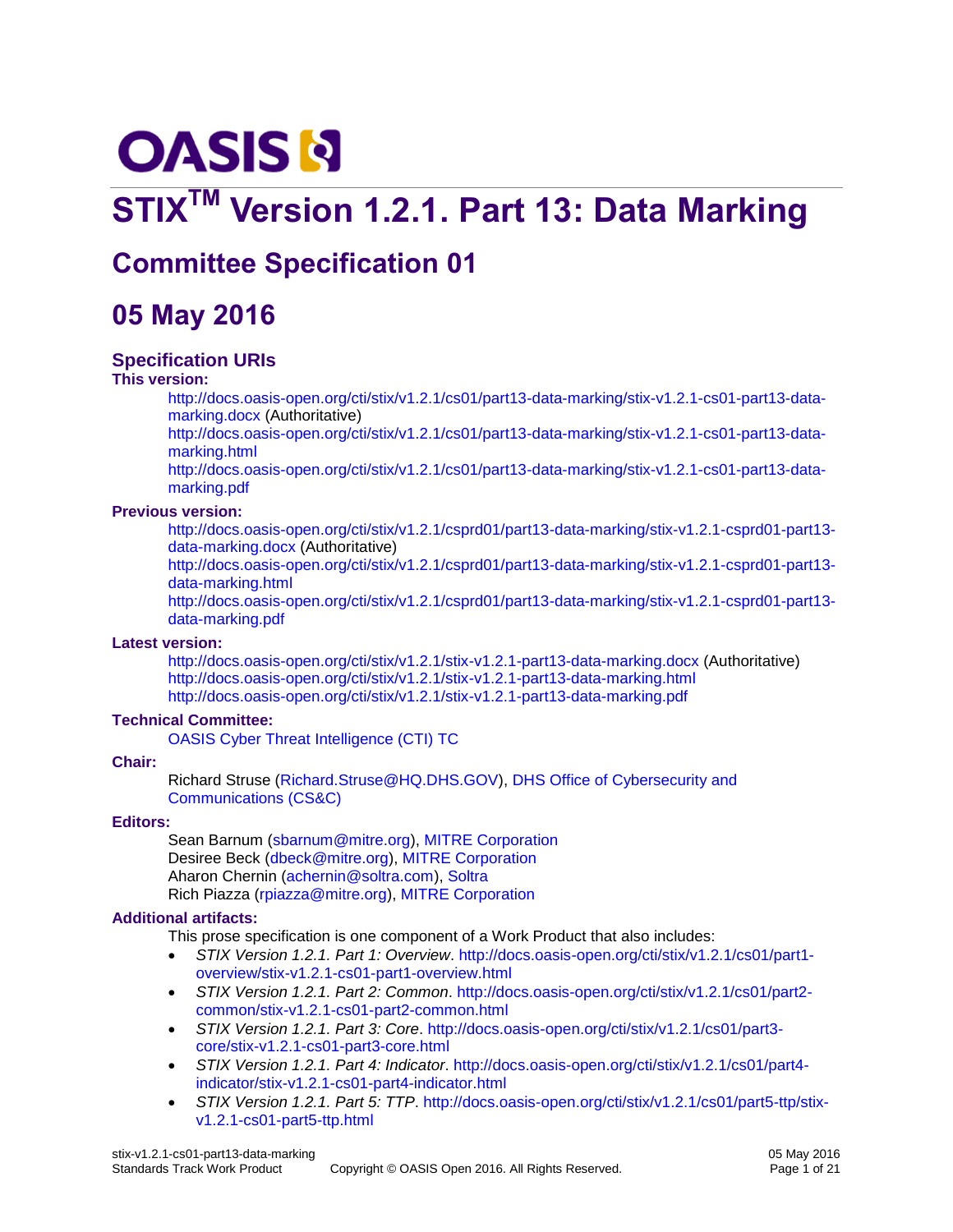- *STIX Version 1.2.1. Part 6: Incident*. [http://docs.oasis-open.org/cti/stix/v1.2.1/cs01/part6](http://docs.oasis-open.org/cti/stix/v1.2.1/cs01/part6-incident/stix-v1.2.1-cs01-part6-incident.html) [incident/stix-v1.2.1-cs01-part6-incident.html](http://docs.oasis-open.org/cti/stix/v1.2.1/cs01/part6-incident/stix-v1.2.1-cs01-part6-incident.html)
- *STIX Version 1.2.1. Part 7: Threat Actor*. [http://docs.oasis-open.org/cti/stix/v1.2.1/cs01/part7](http://docs.oasis-open.org/cti/stix/v1.2.1/cs01/part7-threat-actor/stix-v1.2.1-cs01-part7-threat-actor.html) [threat-actor/stix-v1.2.1-cs01-part7-threat-actor.html](http://docs.oasis-open.org/cti/stix/v1.2.1/cs01/part7-threat-actor/stix-v1.2.1-cs01-part7-threat-actor.html)
- *STIX Version 1.2.1. Part 8: Campaign*. [http://docs.oasis-open.org/cti/stix/v1.2.1/cs01/part8](http://docs.oasis-open.org/cti/stix/v1.2.1/cs01/part8-campaign/stix-v1.2.1-cs01-part8-campaign.html) [campaign/stix-v1.2.1-cs01-part8-campaign.html](http://docs.oasis-open.org/cti/stix/v1.2.1/cs01/part8-campaign/stix-v1.2.1-cs01-part8-campaign.html)
- *STIX Version 1.2.1. Part 9: Course of Action*. [http://docs.oasis](http://docs.oasis-open.org/cti/stix/v1.2.1/cs01/part9-coa/stix-v1.2.1-cs01-part9-coa.html)[open.org/cti/stix/v1.2.1/cs01/part9-coa/stix-v1.2.1-cs01-part9-coa.html](http://docs.oasis-open.org/cti/stix/v1.2.1/cs01/part9-coa/stix-v1.2.1-cs01-part9-coa.html)
- *STIX Version 1.2.1. Part 10: Exploit Target*. [http://docs.oasis](http://docs.oasis-open.org/cti/stix/v1.2.1/cs01/part10-exploit-target/stix-v1.2.1-cs01-part10-exploit-target.html)[open.org/cti/stix/v1.2.1/cs01/part10-exploit-target/stix-v1.2.1-cs01-part10-exploit-target.html](http://docs.oasis-open.org/cti/stix/v1.2.1/cs01/part10-exploit-target/stix-v1.2.1-cs01-part10-exploit-target.html)
- *STIX Version 1.2.1. Part 11: Report*. [http://docs.oasis-open.org/cti/stix/v1.2.1/cs01/part11](http://docs.oasis-open.org/cti/stix/v1.2.1/cs01/part11-report/stix-v1.2.1-cs01-part11-report.html) [report/stix-v1.2.1-cs01-part11-report.html](http://docs.oasis-open.org/cti/stix/v1.2.1/cs01/part11-report/stix-v1.2.1-cs01-part11-report.html)
- *STIX Version 1.2.1. Part 12: Default Extensions*. [http://docs.oasis](http://docs.oasis-open.org/cti/stix/v1.2.1/cs01/part12-extensions/stix-v1.2.1-cs01-part12-extensions.html)[open.org/cti/stix/v1.2.1/cs01/part12-extensions/stix-v1.2.1-cs01-part12-extensions.html](http://docs.oasis-open.org/cti/stix/v1.2.1/cs01/part12-extensions/stix-v1.2.1-cs01-part12-extensions.html)
- *STIX Version 1.2.1. Part 13: Data Marking* (this document). [http://docs.oasis](http://docs.oasis-open.org/cti/stix/v1.2.1/cs01/part13-data-marking/stix-v1.2.1-cs01-part13-data-marking.html)[open.org/cti/stix/v1.2.1/cs01/part13-data-marking/stix-v1.2.1-cs01-part13-data-marking.html](http://docs.oasis-open.org/cti/stix/v1.2.1/cs01/part13-data-marking/stix-v1.2.1-cs01-part13-data-marking.html)
- *STIX Version 1.2.1. Part 14: Vocabularies*. [http://docs.oasis](http://docs.oasis-open.org/cti/stix/v1.2.1/cs01/part14-vocabularies/stix-v1.2.1-cs01-part14-vocabularies.html)[open.org/cti/stix/v1.2.1/cs01/part14-vocabularies/stix-v1.2.1-cs01-part14-vocabularies.html](http://docs.oasis-open.org/cti/stix/v1.2.1/cs01/part14-vocabularies/stix-v1.2.1-cs01-part14-vocabularies.html)
- *STIX Version 1.2.1. Part 15: UML Model*. [http://docs.oasis](http://docs.oasis-open.org/cti/stix/v1.2.1/cs01/part15-uml-model/stix-v1.2.1-cs01-part15-uml-model.html)[open.org/cti/stix/v1.2.1/cs01/part15-uml-model/stix-v1.2.1-cs01-part15-uml-model.html](http://docs.oasis-open.org/cti/stix/v1.2.1/cs01/part15-uml-model/stix-v1.2.1-cs01-part15-uml-model.html)

UML Model Serialization:<http://docs.oasis-open.org/cti/stix/v1.2.1/cs01/uml-model/>

#### <span id="page-1-0"></span>**Related work:**

This specification replaces or supersedes:

 *STIXTM 1.2 Data Marking Specification (v1.2)*  [https://github.com/STIXProject/specifications/blob/version1.2/documents/pdf%20versions/STI](https://github.com/STIXProject/specifications/blob/version1.2/documents/pdf%20versions/STIX_DataMarking_Draft.pdf) [X\\_DataMarking\\_Draft.pdf](https://github.com/STIXProject/specifications/blob/version1.2/documents/pdf%20versions/STIX_DataMarking_Draft.pdf)

This specification is related to:

- *CybOXTM Version 2.1.1.* Work in progress. [https://www.oasis](https://www.oasis-open.org/committees/tc_home.php?wg_abbrev=cti-cybox)[open.org/committees/tc\\_home.php?wg\\_abbrev=cti-cybox](https://www.oasis-open.org/committees/tc_home.php?wg_abbrev=cti-cybox)
- *CybOXTM 2.1.* <https://cyboxproject.github.io/>

#### **Abstract:**

The Structured Threat Information Expression (STIX) framework defines nine core constructs and the relationships between them for the purposes of modeling cyber threat information and enabling cyber threat information analysis and sharing. This specification document defines the Data Marking data model, which provides an independent, flexible, structured capability for data marking expression.

#### **Status:**

This document was last revised or approved by the OASIS Cyber Threat Intelligence (CTI) TC on the above date. The level of approval is also listed above. Check the "Latest version" location noted above for possible later revisions of this document. Any other numbered Versions and other technical work produced by the Technical Committee (TC) are listed at [https://www.oasis](https://www.oasis-open.org/committees/tc_home.php?wg_abbrev=cti#technical)[open.org/committees/tc\\_home.php?wg\\_abbrev=cti#technical.](https://www.oasis-open.org/committees/tc_home.php?wg_abbrev=cti#technical)

TC members should send comments on this specification to the TC's email list. Others should send comments to the TC's public comment list, after subscribing to it by following the instructions at the ["Send A Comment"](https://www.oasis-open.org/committees/comments/index.php?wg_abbrev=cti) button on the TC's web page at [https://www.oasis](https://www.oasis-open.org/committees/cti/)[open.org/committees/cti/.](https://www.oasis-open.org/committees/cti/)

For information on whether any patents have been disclosed that may be essential to implementing this specification, and any offers of patent licensing terms, please refer to the Intellectual Property Rights section of the TC's web page [\(https://www.oasis](https://www.oasis-open.org/committees/cti/ipr.php)[open.org/committees/cti/ipr.php\)](https://www.oasis-open.org/committees/cti/ipr.php).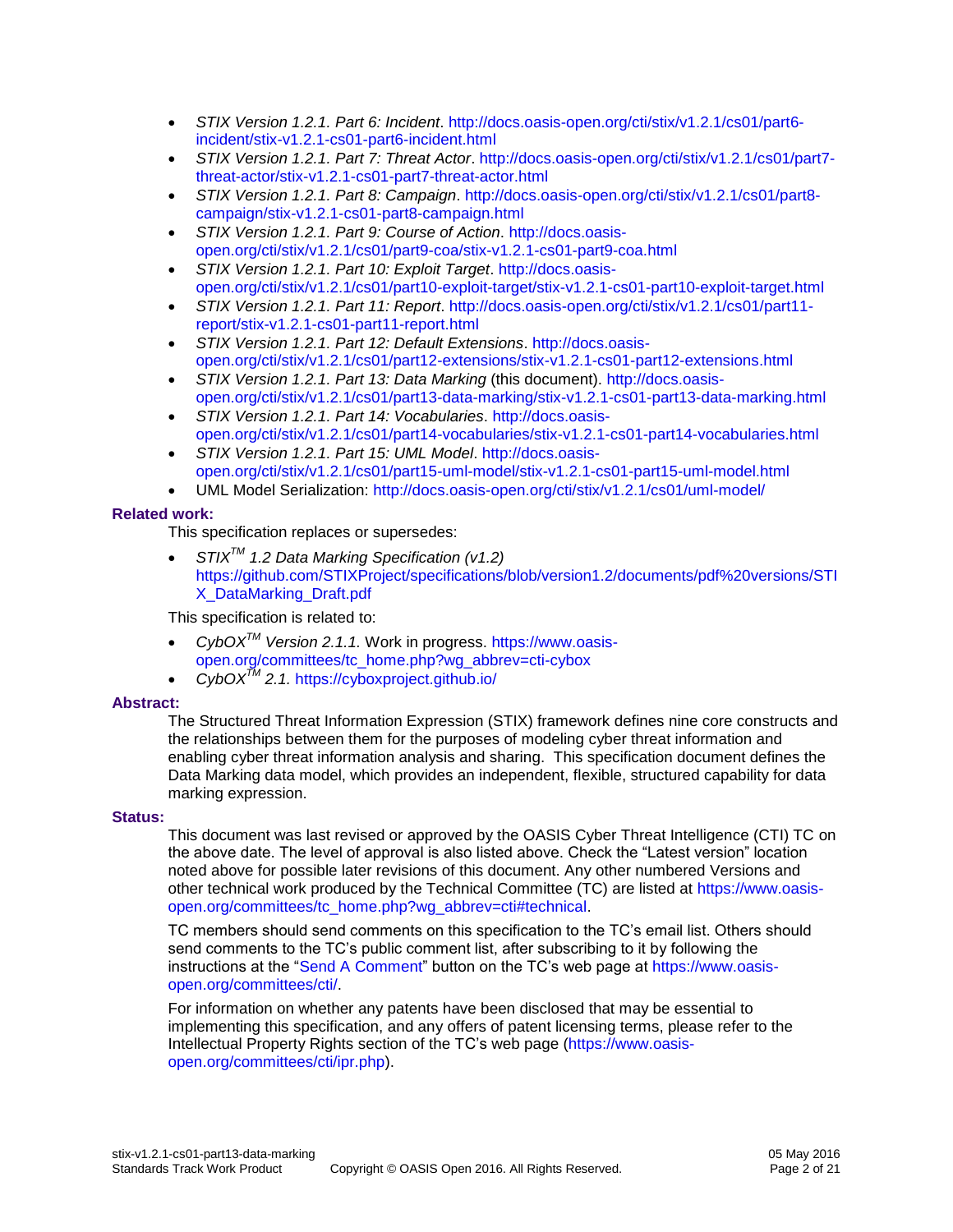#### **Citation format:**

When referencing this specification the following citation format should be used:

#### **[STIX-v1.2.1-Data-Marking]**

*STIXTM Version 1.2.1. Part 13: Data Marking.* Edited by Sean Barnum, Desiree Beck, Aharon Chernin, and Rich Piazza. 05 May 2016. OASIS Committee Specification 01. [http://docs.oasis](http://docs.oasis-open.org/cti/stix/v1.2.1/cs01/part13-data-marking/stix-v1.2.1-cs01-part13-data-marking.html)[open.org/cti/stix/v1.2.1/cs01/part13-data-marking/stix-v1.2.1-cs01-part13-data-marking.html.](http://docs.oasis-open.org/cti/stix/v1.2.1/cs01/part13-data-marking/stix-v1.2.1-cs01-part13-data-marking.html) Latest version: [http://docs.oasis-open.org/cti/stix/v1.2.1/stix-v1.2.1-part13-data-marking.html.](http://docs.oasis-open.org/cti/stix/v1.2.1/stix-v1.2.1-part13-data-marking.html)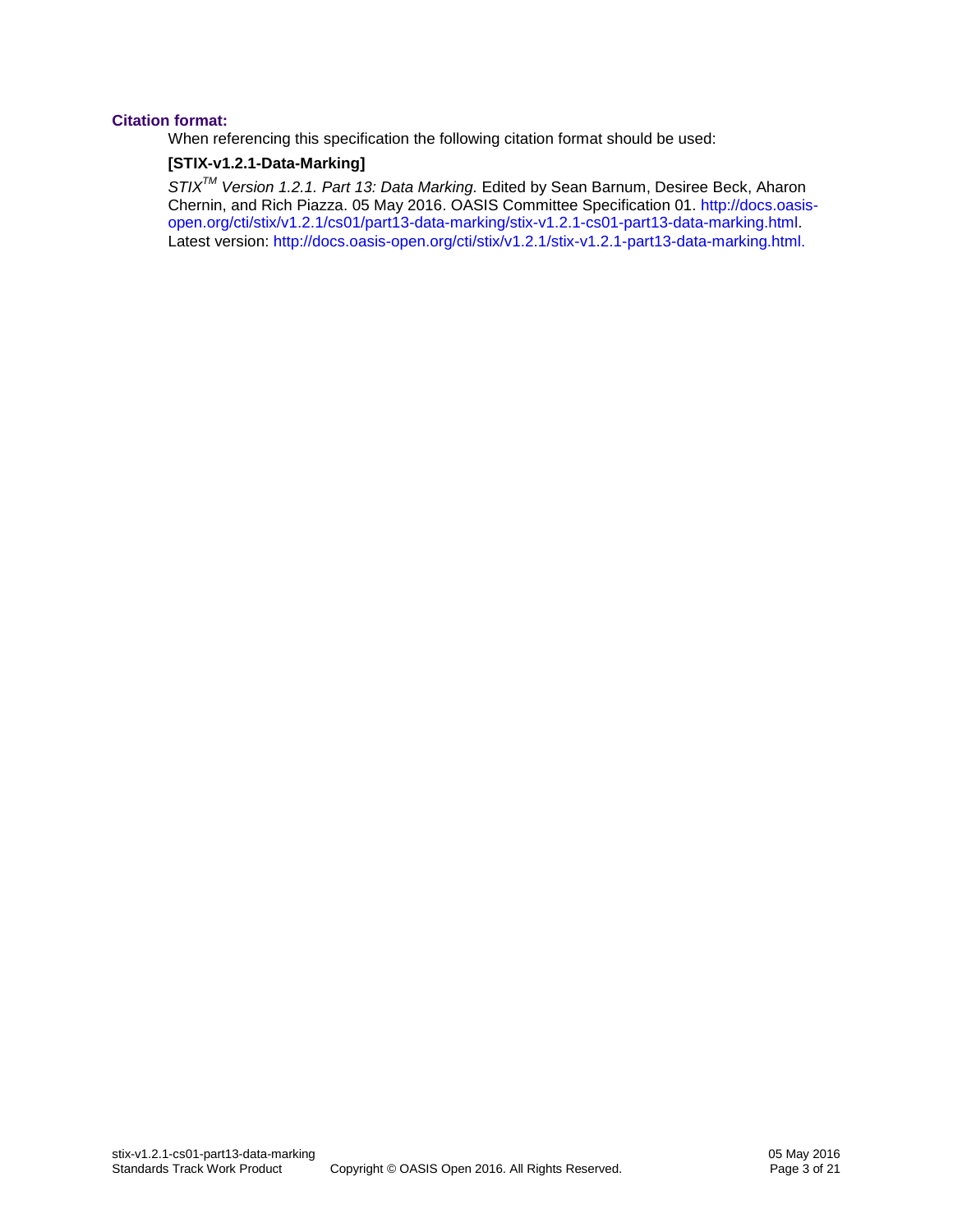# **Notices**

Copyright © OASIS Open 2016. All Rights Reserved.

All capitalized terms in the following text have the meanings assigned to them in the OASIS Intellectual Property Rights Policy (the "OASIS IPR Policy"). The full [Policy](https://www.oasis-open.org/policies-guidelines/ipr) may be found at the OASIS website.

This document and translations of it may be copied and furnished to others, and derivative works that comment on or otherwise explain it or assist in its implementation may be prepared, copied, published, and distributed, in whole or in part, without restriction of any kind, provided that the above copyright notice and this section are included on all such copies and derivative works. However, this document itself may not be modified in any way, including by removing the copyright notice or references to OASIS, except as needed for the purpose of developing any document or deliverable produced by an OASIS Technical Committee (in which case the rules applicable to copyrights, as set forth in the OASIS IPR Policy, must be followed) or as required to translate it into languages other than English.

The limited permissions granted above are perpetual and will not be revoked by OASIS or its successors or assigns.

This document and the information contained herein is provided on an "AS IS" basis and OASIS DISCLAIMS ALL WARRANTIES, EXPRESS OR IMPLIED, INCLUDING BUT NOT LIMITED TO ANY WARRANTY THAT THE USE OF THE INFORMATION HEREIN WILL NOT INFRINGE ANY OWNERSHIP RIGHTS OR ANY IMPLIED WARRANTIES OF MERCHANTABILITY OR FITNESS FOR A PARTICULAR PURPOSE.

OASIS requests that any OASIS Party or any other party that believes it has patent claims that would necessarily be infringed by implementations of this OASIS Committee Specification or OASIS Standard, to notify OASIS TC Administrator and provide an indication of its willingness to grant patent licenses to such patent claims in a manner consistent with the IPR Mode of the OASIS Technical Committee that produced this specification.

OASIS invites any party to contact the OASIS TC Administrator if it is aware of a claim of ownership of any patent claims that would necessarily be infringed by implementations of this specification by a patent holder that is not willing to provide a license to such patent claims in a manner consistent with the IPR Mode of the OASIS Technical Committee that produced this specification. OASIS may include such claims on its website, but disclaims any obligation to do so.

OASIS takes no position regarding the validity or scope of any intellectual property or other rights that might be claimed to pertain to the implementation or use of the technology described in this document or the extent to which any license under such rights might or might not be available; neither does it represent that it has made any effort to identify any such rights. Information on OASIS' procedures with respect to rights in any document or deliverable produced by an OASIS Technical Committee can be found on the OASIS website. Copies of claims of rights made available for publication and any assurances of licenses to be made available, or the result of an attempt made to obtain a general license or permission for the use of such proprietary rights by implementers or users of this OASIS Committee Specification or OASIS Standard, can be obtained from the OASIS TC Administrator. OASIS makes no representation that any information or list of intellectual property rights will at any time be complete, or that any claims in such list are, in fact, Essential Claims.

The name "OASIS" is a trademark of [OASIS,](https://www.oasis-open.org/) the owner and developer of this specification, and should be used only to refer to the organization and its official outputs. OASIS welcomes reference to, and implementation and use of, specifications, while reserving the right to enforce its marks against misleading uses. Please see<https://www.oasis-open.org/policies-guidelines/trademark> for above guidance.

Portions copyright © United States Government 2012-2016. All Rights Reserved.

STIX[™], TAXII[™], AND CybOX[™] (STANDARD OR STANDARDS) AND THEIR COMPONENT PARTS ARE PROVIDED "AS IS" WITHOUT ANY WARRANTY OF ANY KIND, EITHER EXPRESSED, IMPLIED, OR STATUTORY, INCLUDING, BUT NOT LIMITED TO, ANY WARRANTY THAT THESE STANDARDS OR ANY OF THEIR COMPONENT PARTS WILL CONFORM TO SPECIFICATIONS, ANY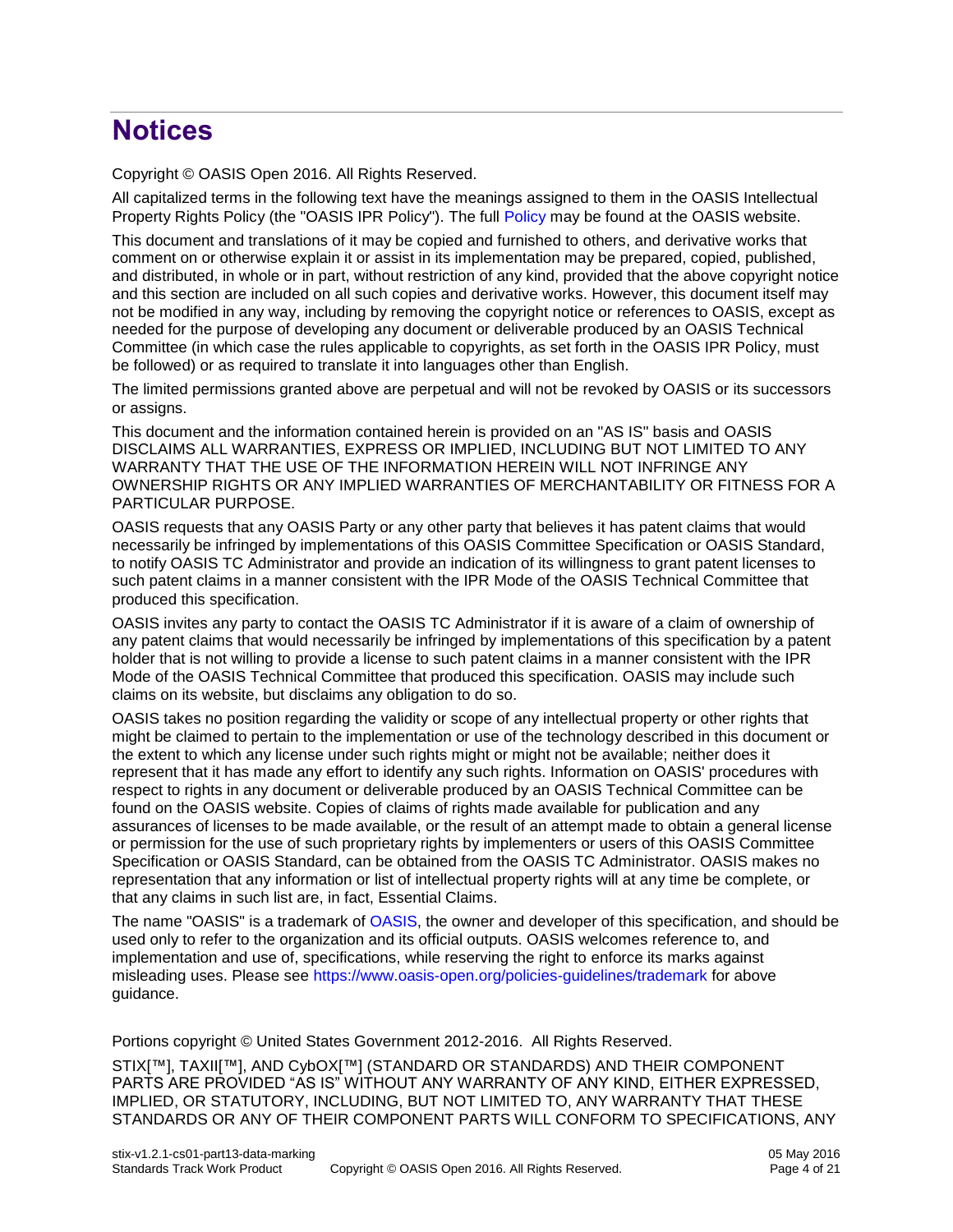IMPLIED WARRANTIES OF MERCHANTABILITY, FITNESS FOR A PARTICULAR PURPOSE, OR FREEDOM FROM INFRINGEMENT, ANY WARRANTY THAT THE STANDARDS OR THEIR COMPONENT PARTS WILL BE ERROR FREE, OR ANY WARRANTY THAT THE DOCUMENTATION, IF PROVIDED, WILL CONFORM TO THE STANDARDS OR THEIR COMPONENT PARTS. IN NO EVENT SHALL THE UNITED STATES GOVERNMENT OR ITS CONTRACTORS OR SUBCONTRACTORS BE LIABLE FOR ANY DAMAGES, INCLUDING, BUT NOT LIMITED TO, DIRECT, INDIRECT, SPECIAL OR CONSEQUENTIAL DAMAGES, ARISING OUT OF, RESULTING FROM, OR IN ANY WAY CONNECTED WITH THESE STANDARDS OR THEIR COMPONENT PARTS OR ANY PROVIDED DOCUMENTATION, WHETHER OR NOT BASED UPON WARRANTY, CONTRACT, TORT, OR OTHERWISE, WHETHER OR NOT INJURY WAS SUSTAINED BY PERSONS OR PROPERTY OR OTHERWISE, AND WHETHER OR NOT LOSS WAS SUSTAINED FROM, OR AROSE OUT OF THE RESULTS OF, OR USE OF, THE STANDARDS, THEIR COMPONENT PARTS, AND ANY PROVIDED DOCUMENTATION. THE UNITED STATES GOVERNMENT DISCLAIMS ALL WARRANTIES AND LIABILITIES REGARDING THE STANDARDS OR THEIR COMPONENT PARTS ATTRIBUTABLE TO ANY THIRD PARTY, IF PRESENT IN THE STANDARDS OR THEIR COMPONENT PARTS AND DISTRIBUTES IT OR THEM "AS IS."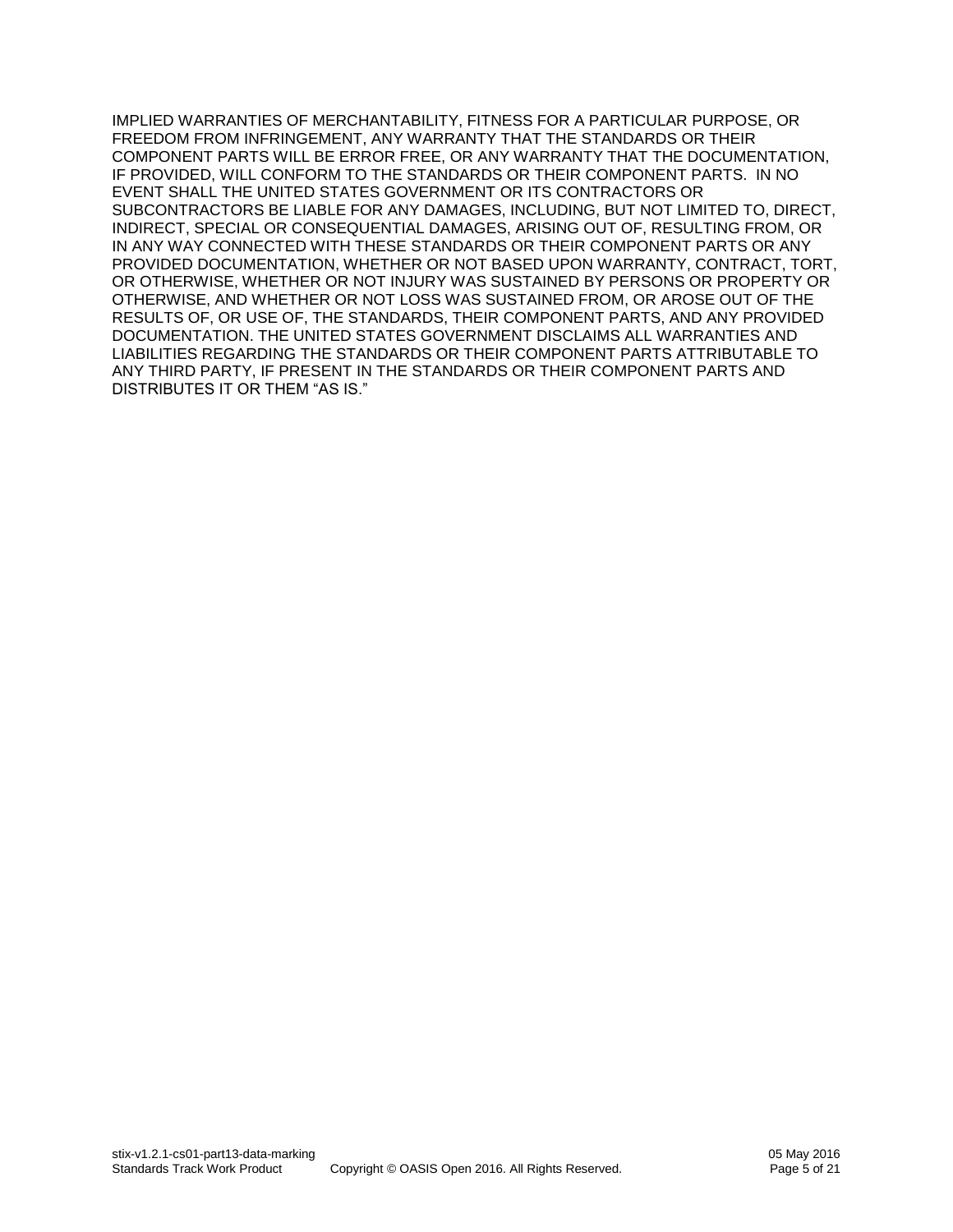# **Table of Contents**

| 2              |  |  |  |  |  |
|----------------|--|--|--|--|--|
|                |  |  |  |  |  |
|                |  |  |  |  |  |
| 3 <sup>1</sup> |  |  |  |  |  |
|                |  |  |  |  |  |
|                |  |  |  |  |  |
|                |  |  |  |  |  |
| 4              |  |  |  |  |  |
|                |  |  |  |  |  |
|                |  |  |  |  |  |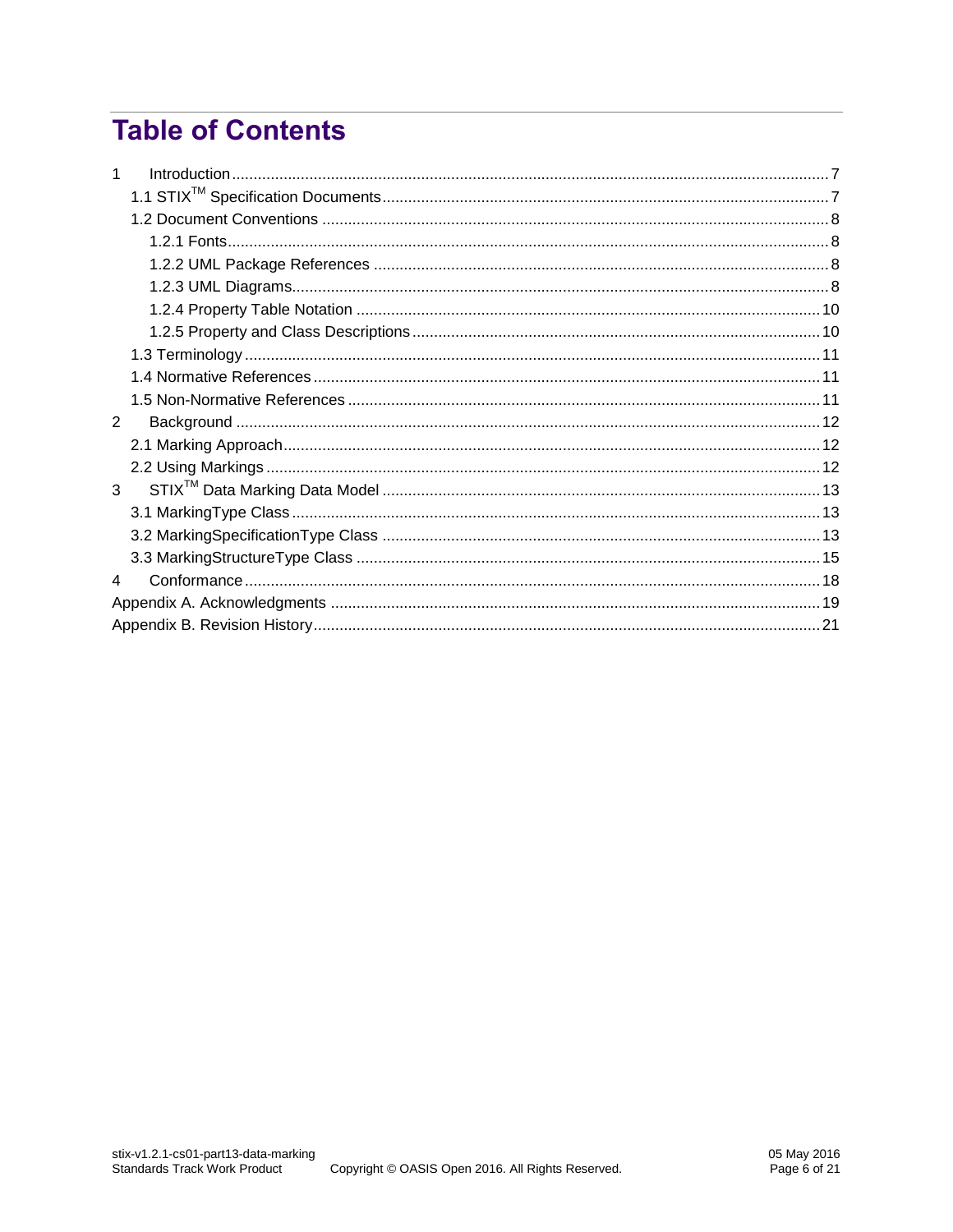# <span id="page-6-0"></span>**1 Introduction**

[All text is normative unless otherwise labeled]

The Structured Threat Information Expression (STIX<sup>™</sup>) framework defines nine top-level component data models: Observable<sup>1</sup>, Indicator, Incident, TTP, ExploitTarget, CourseOfAction, Campaign, ThreatActor, and Report. In addition, it defines a data model that captures data marking information for STIX content. This document serves as the specification for the STIX Data Marking data model.

Given the potentially sensitive nature of cyber threat information, a consistent requirement across many of the STIX component data models is the ability to represent markings of the data to specify things such as handling restrictions, terms of use, or copyright information. There currently exists no broad consensus standardized approach for such data markings; instead, there are various approaches within differing communities, driven by different motivations and usage contexts. Therefore, rather than adopting a single marking approach and expecting all STIX users to accept it, STIX takes a flexible and generic approach through the definition of the Data Marking data model.

In Section **[1.1](#page-6-1)** we discuss additional specification documents, in Section **[1.2](#page-7-0)** we provide document conventions, and in Section **[1.3](#page-10-0)** we provide terminology. References are given in Sections **[1.4](#page-10-1)** and **[1.5](#page-10-2)**. In Section [2](#page-11-0), we give background information to help the reader better understand the specification details that are provided later in the document. We present the Data Marking data model specification details in Section **[3](#page-12-0)** and conformance information in Section **[4](#page-17-0)**.

# <span id="page-6-1"></span>**1.1 STIXTM Specification Documents**

The STIX specification consists of a formal UML model and a set of textual specification documents that explain the UML model. Specification documents have been written for each of the key individual data models that compose the full STIX UML model.

The *[STIX Version 1.2.1 Part 1: Overview](#page-0-0)* document provides a comprehensive overview of the full set of STIX data models, which in addition to the nine top-level component data models mentioned in the Introduction, includes a core data model, a common data model, a cross-cutting data marking data model, various extension data models, and a set of default controlled vocabularies. *[STIX Version 1.2.1](#page-0-0)  [Part 1: Overview](#page-0-0)* also summarizes the relationship of STIX to other languages, and outlines general STIX data model conventions.

**[Figure 1-1](#page-7-4)** illustrates the [set of specification documents](#page-0-0) that are available. The color black is used to indicate the specification overview document, altered shading differentiates the overarching Core and Common data models from the supporting data models (vocabularies, data marking, and default extensions), and the color white indicates the component data models. The solid grey color denotes the overall STIX Language UML model. This Data Marking specification document is highlighted in its associated color (see Section **[1.2.3.3](#page-9-2)**). For a list of all STIX documents and related information sources, please see *[STIX Version 1.2.1 Part 1: Overview](#page-0-0)*.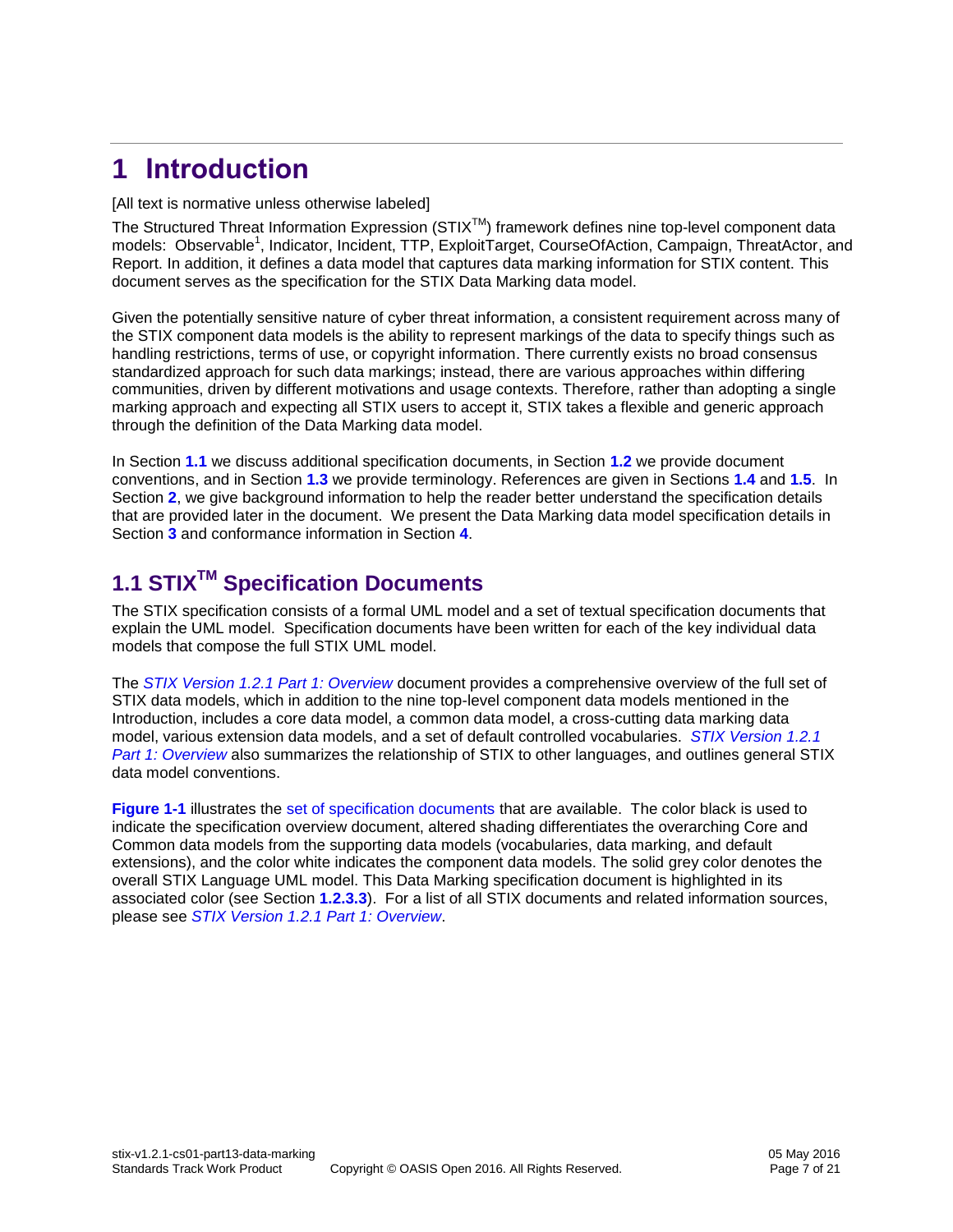| Core                | Campaign                | Indicator           |
|---------------------|-------------------------|---------------------|
| Common              | <b>Course of Action</b> | Report              |
| <b>Vocabularies</b> | <b>Exploit Target</b>   | <b>Threat Actor</b> |
| <b>Data Marking</b> | Incident                | TTP                 |

<span id="page-7-4"></span>*Figure 1-1. STIXTM Language v1.2.1 specification documents*

### <span id="page-7-0"></span>**1.2 Document Conventions**

The following conventions are used in this document.

### <span id="page-7-1"></span>**1.2.1 Fonts**

The following font and font style conventions are used in the document:

 Capitalization is used for STIX high level concepts, which are defined in *[STIX Version 1.2.1 Part](#page-0-0)  [1: Overview](#page-0-0)*.

Examples: Indicator, Course of Action, Threat Actor

The Courier New font is used for writing UML objects.

Examples: RelatedIndicatorsType, stixCommon:StatementType

Note that all high level concepts have a corresponding UML object. For example, the Course of Action high level concept is associated with a UML class named, CourseOfActionType.

 The '*italic'* font (with single quotes) is used for noting actual, explicit values for STIX Language properties. The *italic* font (without quotes) is used for noting example values.

Example: *'PackageIntentVocab-1.0,' high, medium, low*

#### <span id="page-7-2"></span>**1.2.2 UML Package References**

Each STIX data model is captured in a different UML package (e.g., Core package, Campaign package, etc.) where the packages together compose the full STIX UML model. To refer to a particular class of a specific package, we use the format package prefix: class, where package prefix corresponds to the appropriate UML package. *[STIX Version 1.2.1 Part 1: Overview](#page-0-0)* contains a list of the packages used by the Data Marking data model, along with the associated prefix notations, descriptions, examples.

Note that in this specification document, we do not explicitly specify the package prefix for any classes that originate from the Data Marking data model.

### <span id="page-7-3"></span>**1.2.3 UML Diagrams**

This specification makes use of UML diagrams to visually depict relationships between STIX Language constructs. Note that the diagrams have been extracted directly from the full UML model for STIX; they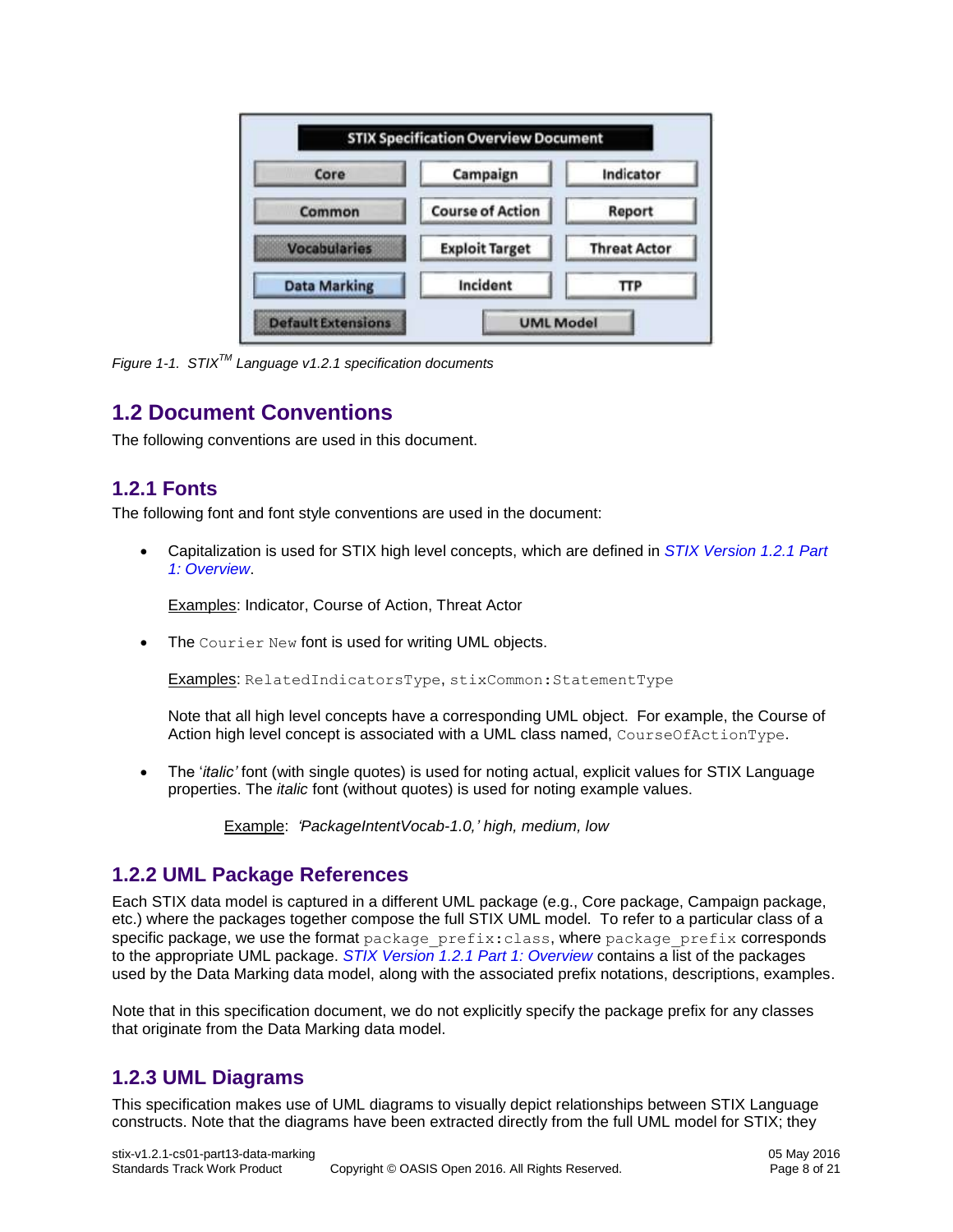have not been constructed purely for inclusion in the specification documents. Typically, diagrams are included for the primary class of a data model, and for any other class where the visualization of its relationships between other classes would be useful. This implies that there will be very few diagrams for classes whose only properties are either a data type or a class from the STIX Common data model. Other diagrams that are included correspond to classes that specialize a superclass and abstract or generalized classes that are extended by one or more subclasses.

In UML diagrams, classes are often presented with their attributes elided, to avoid clutter. A class presented with an empty section at the bottom of the icon indicates that there are no attributes other than those that are visualized using associations.

### **1.2.3.1 Class Properties**

Generally, a class property can be shown in a UML diagram as either an attribute or an association (i.e., the distinction between attributes and associations is somewhat subjective). In order to make the size of UML diagrams in the specifications manageable, we have chosen to capture most properties as attributes and to capture only higher level properties as associations, especially in the main top-level component diagrams. In particular, we will always capture properties of UML data types as attributes. For example, properties of a class that are identifiers, titles, and timestamps will be represented as attributes.

### **1.2.3.2 Diagram Icons and Arrow Types**

Diagram icons are used in a UML diagram to indicate whether a shape is a class, enumeration, or a data type, and decorative icons are used to indicate whether an element is an attribute of a class or an enumeration literal. In addition, two different arrow styles indicate either a directed association relationship (regular arrowhead) or a generalization relationship (triangle-shaped arrowhead). The icons and arrow styles we use are shown and described in **[Table 1-1](#page-8-0)**.

| Icon | <b>Description</b>                                                                                                                                                                                |
|------|---------------------------------------------------------------------------------------------------------------------------------------------------------------------------------------------------|
|      | This diagram icon indicates a class. If the name is<br>in italics, it is an abstract class.                                                                                                       |
| 伯?   | This diagram icon indicates an enumeration.                                                                                                                                                       |
| KDZ  | This diagram icon indicates a data type.                                                                                                                                                          |
|      | This decorator icon indicates an attribute of a<br>class. The green circle means its visibility is public.<br>If the circle is red or yellow, it means its visibility is<br>private or protected. |
|      | This decorator icon indicates an enumeration<br>literal.                                                                                                                                          |
|      | This arrow type indicates a directed association<br>relationship.                                                                                                                                 |
|      | This arrow type indicates a generalization<br>relationship.                                                                                                                                       |

<span id="page-8-0"></span>*Table 1-1. UML diagram icons*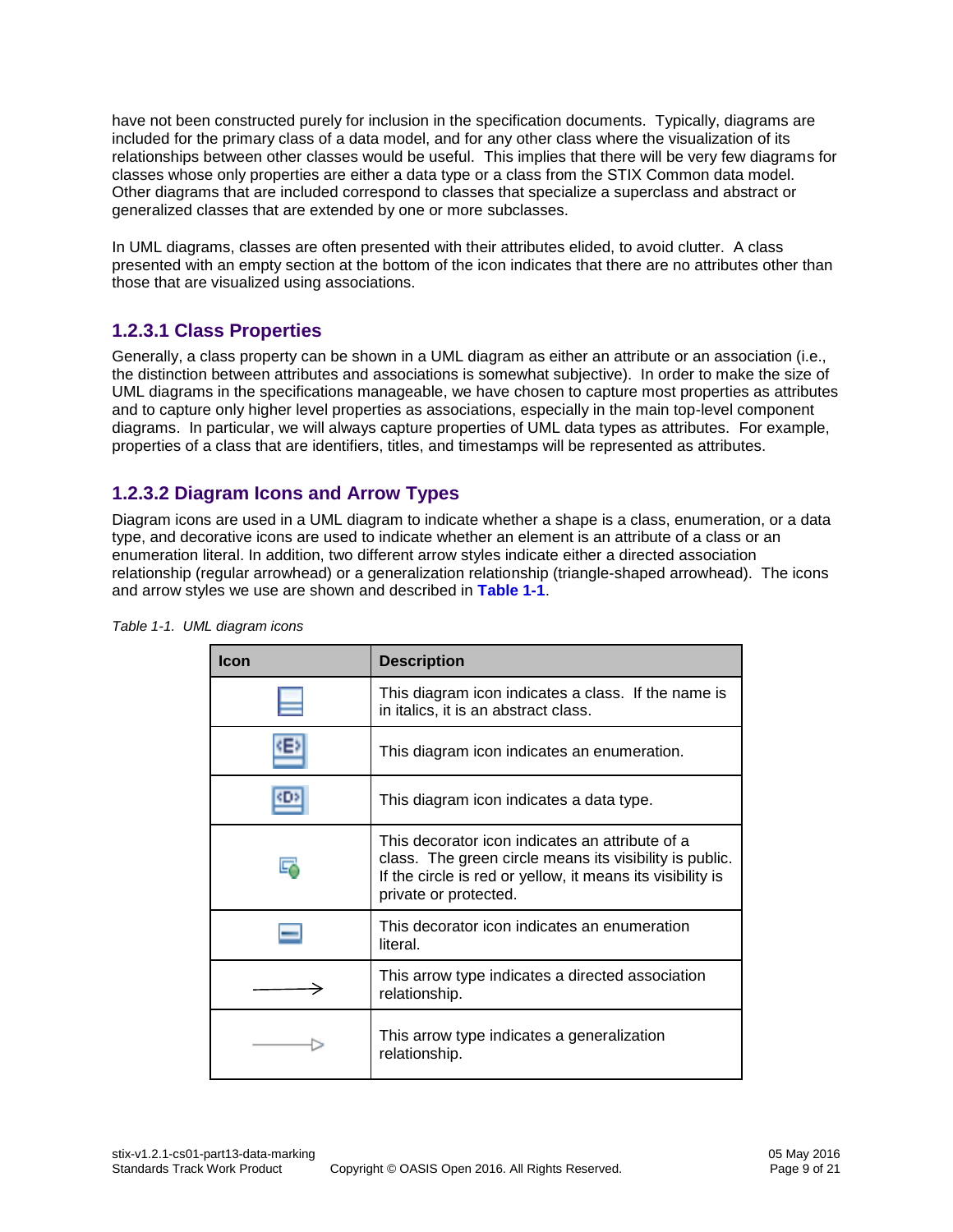#### <span id="page-9-2"></span>**1.2.3.3 Color Coding**

The shapes of the UML diagrams are color coded to indicate the data model associated with a class. The colors used in the Data Marking specification are illustrated via exemplars in **[Figure 1-2](#page-9-3)**.

STIX:: marking::MarkingStructureType STIX::extensions::marking::simpleMarking::SimpleMarkingStructureType

<span id="page-9-3"></span>*Figure 1-2. Data model color coding*

#### <span id="page-9-0"></span>**1.2.4 Property Table Notation**

Throughout Section **[3](#page-12-0)**, tables are used to describe the properties of each data model class. Each property table consists of a column of names to identify the property, a type column to reflect the datatype of the property, a multiplicity column to reflect the allowed number of occurrences of the property, and a description column that describes the property. Package prefixes are provided for classes outside of the Data Marking data model (see Section **[1.2.2](#page-7-2)**).

Note that if a class is a specialization of a superclass, only the properties that constitute the specialization are shown in the property table (i.e., properties of the superclass will not be shown). However, details of the superclass may be shown in the UML diagram.

In addition, properties that are part of a "choice" relationship (e.g., Prop1 OR Prop2 is used but not both) will be denoted by a unique letter subscript (e.g., API Call<sub>A</sub>, Code<sub>B</sub>) and single logic expression in the Multiplicity column. For example, if there is a choice of property  $APICail_A$  and  $Code_B$ , the expression " $A(1)|B(0..1)$ " will indicate that the API Call property can be chosen with multiplicity 1 or the Code property can be chosen with multiplicity 0 or 1.

### <span id="page-9-1"></span>**1.2.5 Property and Class Descriptions**

Each class and property defined in STIX is described using the format, "The X property verb Y." For example, in the specification for the STIX Campaign, we write, "The id property specifies a globally unique identifier for the Campaign instance." In fact, the verb "specifies" could have been replaced by any number of alternatives: "defines," "describes," "contains," "references," etc.

However, we thought that using a wide variety of verb phrases might confuse a reader of a specification document because the meaning of each verb could be interpreted slightly differently. On the other hand, we didn't want to use a single, generic verb, such as "describes," because although the different verb choices may or may not be meaningful from an implementation standpoint, a distinction could be useful to those interested in the modeling aspect of STIX.

Consequently, we have chosen to use the three verbs, defined as follows, in class and property descriptions:

| <b>Verb</b>                                                               | <b>STIX Definition</b>                                                                                                                                                                                                                |  |  |  |
|---------------------------------------------------------------------------|---------------------------------------------------------------------------------------------------------------------------------------------------------------------------------------------------------------------------------------|--|--|--|
| captures                                                                  | Used to record and preserve information without implying anything about the<br>structure of a class or property. Often used for properties that encompass<br>general content. This is the least precise of the three verbs.           |  |  |  |
| Examples:                                                                 |                                                                                                                                                                                                                                       |  |  |  |
|                                                                           | The Source property characterizes the source of the sighting information.<br>Examples of details captured include identitifying characteristics, time-related<br>attributes, and a list of the tools used to collect the information. |  |  |  |
| The Description property captures a textual description of the Indicator. |                                                                                                                                                                                                                                       |  |  |  |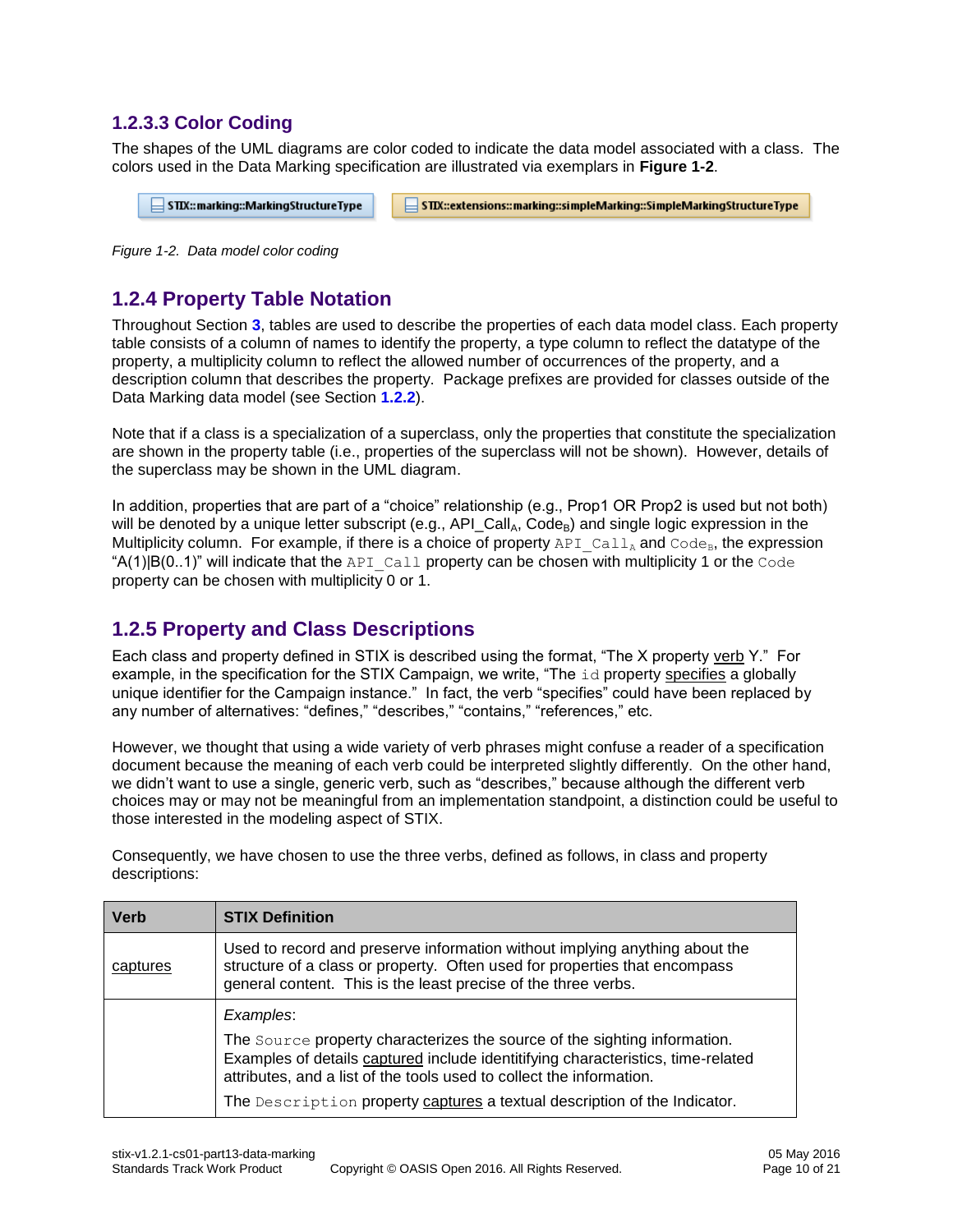| characterizes | Describes the distinctive nature or features of a class or property. Often used to<br>describe classes and properties that themselves comprise one or more other<br>properties.                                                                                  |  |  |
|---------------|------------------------------------------------------------------------------------------------------------------------------------------------------------------------------------------------------------------------------------------------------------------|--|--|
|               | Example:                                                                                                                                                                                                                                                         |  |  |
|               | The Confidence property characterizes the level of confidence in the accuracy<br>of the overall content captured in the Incident.                                                                                                                                |  |  |
|               | The ActivityType class characterizes basic information about an activity a<br>defender might use in response to a Campaign.                                                                                                                                      |  |  |
| specifies     | Used to clearly and precisely identify particular instances or values associated<br>with a property. Often used for properties that are defined by a controlled<br>vocabulary or enumeration; typically used for properties that take on only a single<br>value. |  |  |
|               | Example:                                                                                                                                                                                                                                                         |  |  |
|               | The version property specifies the version identifier of the STIX Campaign data<br>model used to capture the information associated with the Campaign.                                                                                                           |  |  |

## <span id="page-10-0"></span>**1.3 Terminology**

The key words "MUST", "MUST NOT", "REQUIRED", "SHALL", "SHALL NOT", "SHOULD", "SHOULD NOT", "RECOMMENDED", "MAY", and "OPTIONAL" in this document are to be interpreted as described in **[\[RFC2119\]](#page-10-3)**.

### <span id="page-10-1"></span>**1.4 Normative References**

<span id="page-10-3"></span>**[RFC2119]** Bradner, S., "Key words for use in RFCs to Indicate Requirement Levels", BCP 14, RFC 2119, March 1997. [http://www.ietf.org/rfc/rfc2119.txt.](http://www.ietf.org/rfc/rfc2119.txt)

### <span id="page-10-2"></span>**1.5 Non-Normative References**

<span id="page-10-4"></span>**[TLP]** Traffic Light Protocol (TLP) Matrix and Frequently Asked Questions. (n.d.). US-CERT. [Online]. [http://www.us-cert.gov/tlp.](http://www.us-cert.gov/tlp) Accessed Sep. 2, 2015.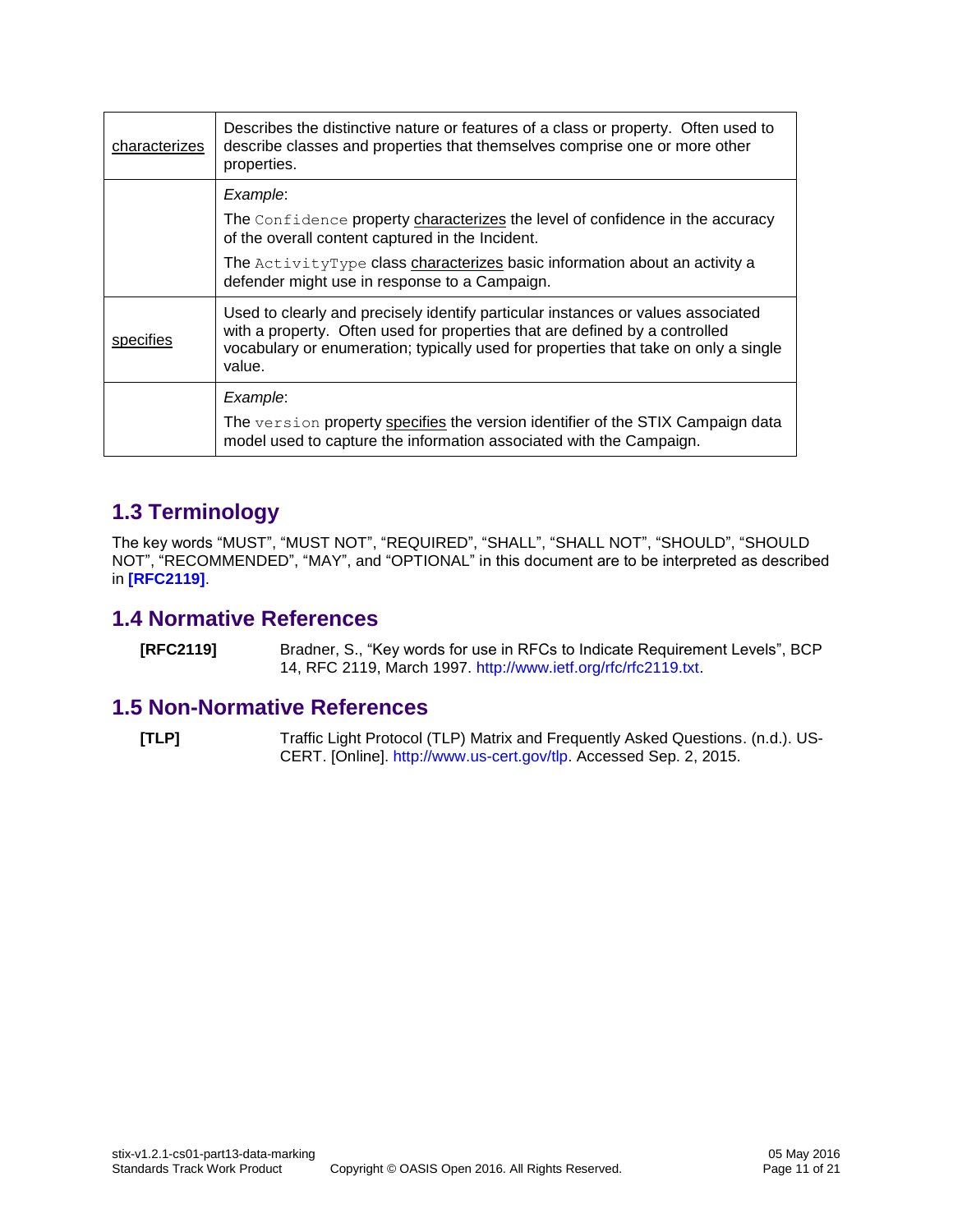# <span id="page-11-0"></span>**2 Background**

In this section, we provide high level information about the Data Marking data model that is necessary to fully understand the Data Marking data model specification details given in Section **[3](#page-12-0)**. As explained in the introduction, the data marking construct is not conveyed as a separate entity in the STIX architecture diagram like the nine component data models; instead, the data marking construct exists as a crosscutting structure across all of those constructs.

## <span id="page-11-1"></span>**2.1 Marking Approach**

There are two aspects to the STIX approach to data marking: (1) a controlled structure is used to specify the set of STIX content elements to which data markings apply, and (2) a marking structure is used to specify the particular data markings that are applied to the set of elements identified by the controlled structure.

This approach makes STIX data marking flexible in two ways. First, it permits the use of *any* data marking structure simply as a specialization of the Data Marking base class (the MarkingStructureType class; see Section **[3.3](#page-14-0)**). Second, data marking information is specified separately from the STIX content being marked: instead of embedding the marking information within an individual property, property locations are *referenced* from a higher level (the Controlled Structure property of the MarkingType class; see Section **[3.2](#page-12-2)**). This makes data marking information space efficient and easier to update and refine, and it also enables any given STIX content to be marked with multiple marking schemes. Any level of information can be marked: individual properties, an entire STIX document, or anything in between<sup>2</sup>. For example, a copyright may be applied across a whole document while specific terms of use might apply only to certain properties of Indicator test mechanisms.

# <span id="page-11-2"></span>**2.2 Using Markings**

Before discussing about how markings are represented in STIX, it may be useful to understand how and where markings are used. The most common place to see data markings is in the Handling property of the STIX Header (STIXHeaderType class). Markings placed in this property are often used to apply markings globally, either to the entire STIX Package or to specific types of information regardless of where they appear in the STIX Package. For example, a copyright that applies to the entire STIX Package would be best placed in the Handling property of the STIX Header. Similarly, the indication that *all* Indicator Courses of Action are TLP:RED (see **[\[TLP\]](#page-10-4)**) would also be best placed in the STIX Header.

However, the STIX Header is not the only place where data markings can be used. Individual STIX components (Indicators, Campaigns, etc.) all have their own Handling property, which if used restricts the marking applicability to just the properties within that component. This allows consumers to safely preserve markings within a component and move it between documents or into a datastore without worrying that the markings will change in meaning. Note that if the Handling property is placed directly in an individual component (e.g., IndicatorType class) rather than in a STIX Header, the Handling property name is still of type marking: MarkingType because the Data Marking data model provides a common structure, regardless of where data markings are used.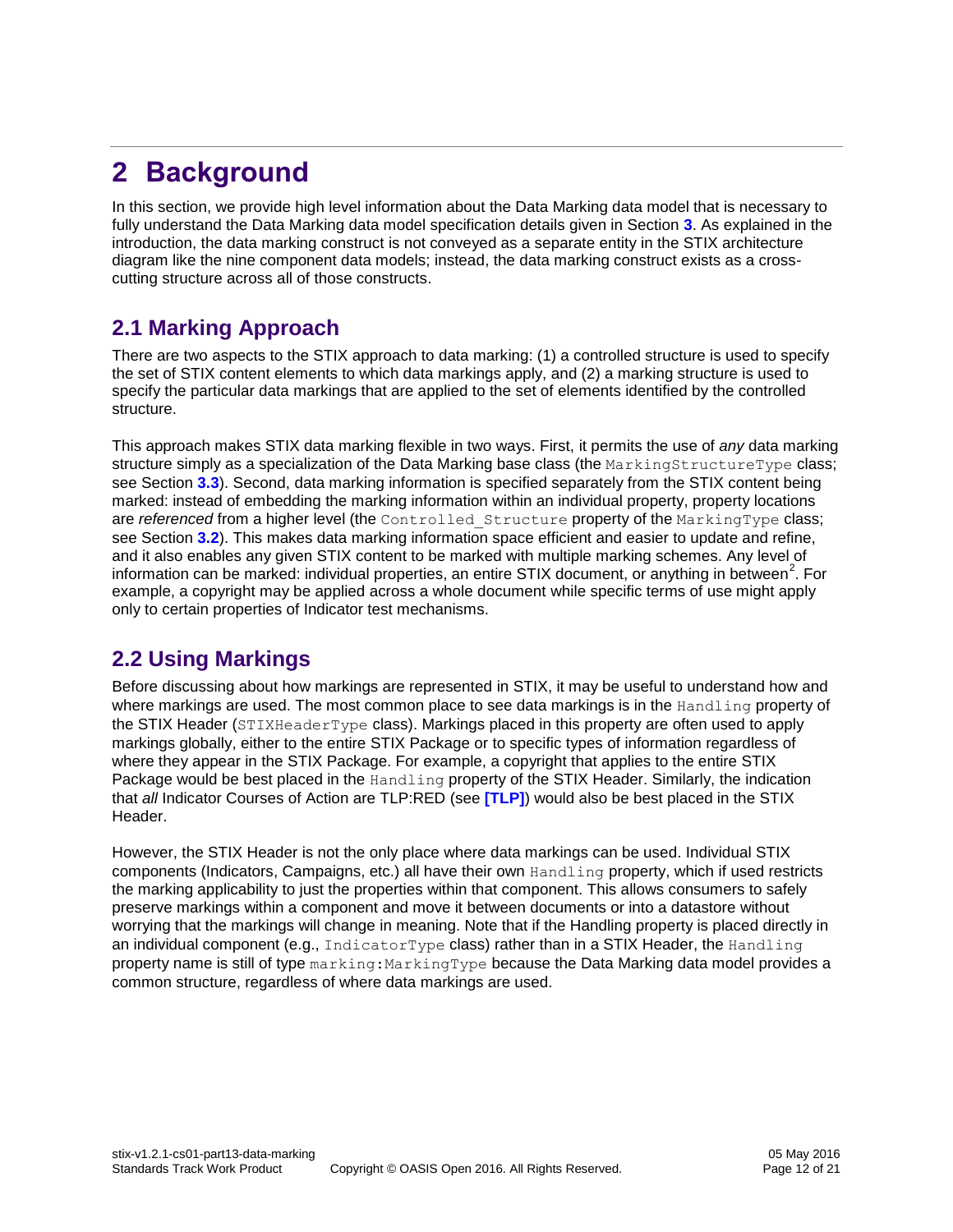# **3 STIXTM Data Marking Data Model**

The STIX Data Marking data model defines three classes used to capture data marking information for STIX content. Each of these classes is defined below.

## **3.1 MarkingType Class**

The MarkingType class specifies a set of zero or more data marking specifications to be applied to the STIX content.

The property table for the MarkingType class is shown in **[Table 3-1](#page-12-3)**.

<span id="page-12-3"></span>

|  |  |  | Table 3-1. Properties of the MarkingType class |  |
|--|--|--|------------------------------------------------|--|
|--|--|--|------------------------------------------------|--|

<span id="page-12-0"></span>

| <b>Name</b>    | Type                     | <b>Multiplicity</b> | <b>Description</b>                                                                                                                                                                                                                                                  |
|----------------|--------------------------|---------------------|---------------------------------------------------------------------------------------------------------------------------------------------------------------------------------------------------------------------------------------------------------------------|
| <b>Marking</b> | MarkingSpecificationType | $0.7*$              | The Marking property characterizes a data marking<br>specification that is applied to STIX content. Information<br>captured includes the structured elements to which the data<br>marking is to be applied, a set of marking structures, and<br>source information. |

### <span id="page-12-1"></span>**3.2 MarkingSpecificationType Class**

The MarkingSpecificationType class characterizes a data marking specification that is applied to the STIX content. Information captured includes the structured elements to which the data marking is to be applied, a set of marking structures, and source information.

The UML diagram of the MarkingSpecificationType class is shown in **[Figure 3-1](#page-12-4)**.



<span id="page-12-4"></span><span id="page-12-2"></span>*Figure 3-1. UML diagram of the MarkingSpecificationType class*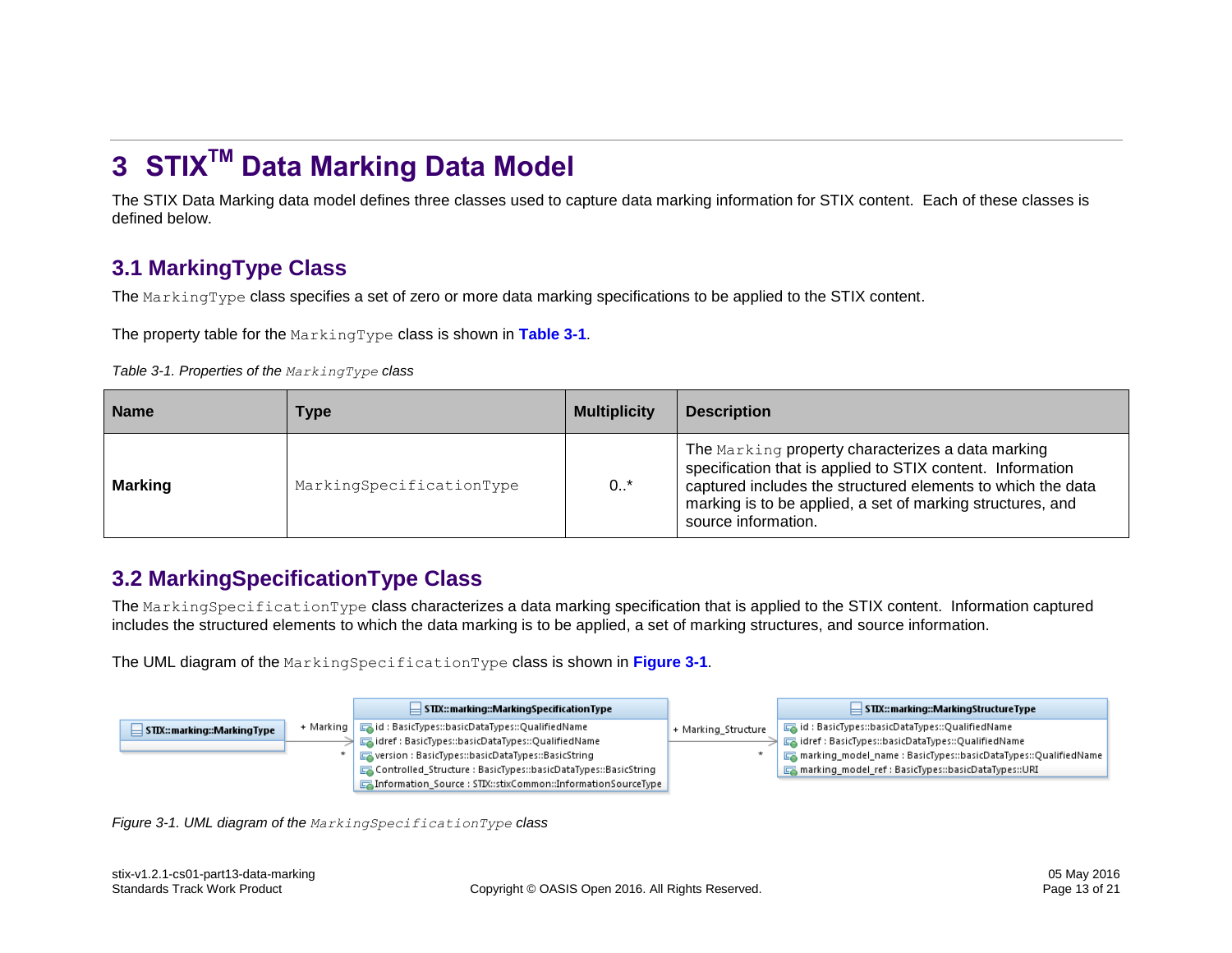The property table of the MarkingSpecificationType class that corresponds to **[Figure 3-1](#page-12-4)** is given in **[Table 3-2](#page-13-0)**.

<span id="page-13-0"></span>*Table 3-2. Properties of the MarkingSpecificationType class*

| <b>Name</b>                 | <b>Type</b>                   | <b>Multiplicity</b> | <b>Description</b>                                                                                                                                                                                                                                                                                                                                                                                                                                                                                                                                                                                                                                                                                                                                                                                                                                                   |
|-----------------------------|-------------------------------|---------------------|----------------------------------------------------------------------------------------------------------------------------------------------------------------------------------------------------------------------------------------------------------------------------------------------------------------------------------------------------------------------------------------------------------------------------------------------------------------------------------------------------------------------------------------------------------------------------------------------------------------------------------------------------------------------------------------------------------------------------------------------------------------------------------------------------------------------------------------------------------------------|
| id                          | basicDataTypes: QualifiedName | 0.1                 | The id property specifies a globally unique identifier for a data<br>marking specification instance.                                                                                                                                                                                                                                                                                                                                                                                                                                                                                                                                                                                                                                                                                                                                                                 |
| idref                       | basicDataTypes: QualifiedName | 0.1                 | The idref property specifies a reference to the identifier of a<br>data marking specification instance specified elsewhere; the<br>referenced data marking should be evaluated as if it were<br>located where the data marking reference is defined. When the<br>idref property is used, the id property MUST NOT also be<br>specified and the other properties of the<br>MarkingSpecificationType class SHOULD NOT hold any<br>content.                                                                                                                                                                                                                                                                                                                                                                                                                             |
| version                     | basicDataTypes: BasicString   | 0.1                 | The version property specifies the version number of the STIX<br>Data Marking data model used to capture the data marking<br>associated with the STIX content.                                                                                                                                                                                                                                                                                                                                                                                                                                                                                                                                                                                                                                                                                                       |
| <b>Controlled_Structure</b> | basicDataTypes: BasicString   | 0.1                 | The Controlled Structure property specifies the full explicit<br>set of STIX structured elements to which the marking is to be<br>applied. The controlled structure MUST explicitly select all<br>structured elements that the marking applies to; selecting a<br>parent structured element may not imply that the marking also<br>applies to its children. Specific syntax for how the set of STIX<br>structured elements will be specified is dependent on the<br>particular syntactic implementation (XML, JSON, etc.) of the<br>STIX language and MUST be explicitly specified in a separate<br>binding specification for that syntactic implementation (e.g. a<br>STIX XML Binding Specification). For example, a STIX XML<br>Binding Specification could specify XPath $1.03$ as an appropriate<br>choice for the syntax of the Controlled Structure property. |
| <b>Marking_Structure</b>    | MarkingStructureType          | $0.1*$              | The Marking Structure property characterizes the marking<br>information to be applied to a portion of STIX content as<br>specified in the Controlled Structure property. Its<br>underlying class is intended to be extended to enable the<br>expression of any structured or unstructured data marking                                                                                                                                                                                                                                                                                                                                                                                                                                                                                                                                                               |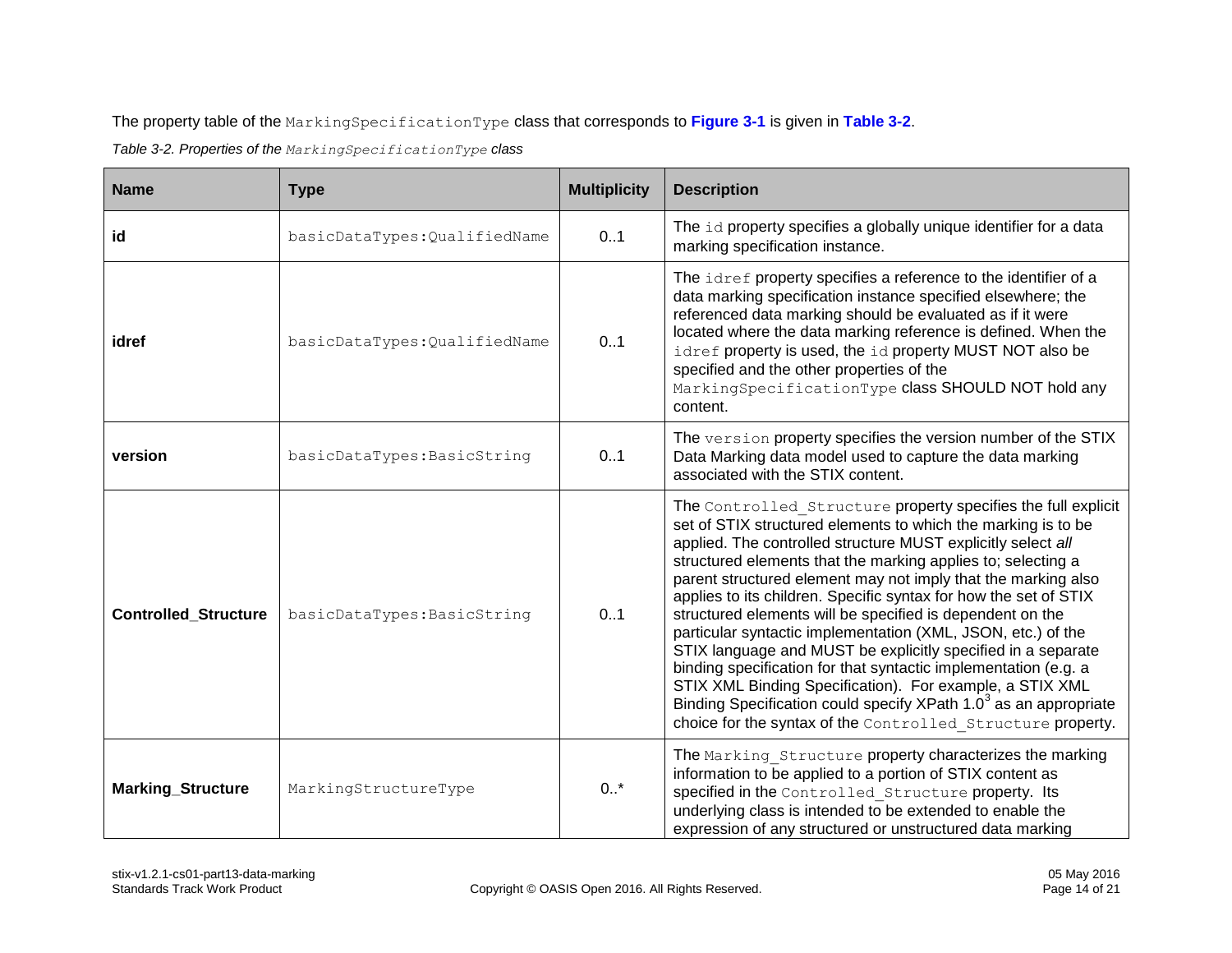|                           |                                      |    | mechanism.                                                                                                                                                                                                                                                                     |
|---------------------------|--------------------------------------|----|--------------------------------------------------------------------------------------------------------------------------------------------------------------------------------------------------------------------------------------------------------------------------------|
| <b>Information Source</b> | stixCommon:<br>InformationSourceType | 01 | The Information Source property characterizes the source<br>of the data marking specification information. Examples of<br>details captured include identifying characteristics (e.g., who<br>marked the data) and time-related attributes (e.g., when the data<br>was marked). |

# **3.3 MarkingStructureType Class**

The MarkingStructureType class characterizes the marking information to be applied to STIX content. The class is simply a mechanism for leveraging externally defined marking systems, and it is intended to be extended to enable the expression of any structured or unstructured data marking mechanism.

As illustrated in **[Figure 3-2](#page-15-0)**, STIX v1.2.1 defines default subclasses for three particular data marking formats: Simple, Traffic Light Protocol (TLP), and Terms of Use (qualified names are not shown in the figure due to space considerations). See *[STIX Version 1.2.1 Part 12: Default Extensions](#page-0-1)* for details. Producers who want to use another marking system may simply define a new extension to the MarkingStructureType class.

<span id="page-14-0"></span>It is valid to mark a structured element with multiple markings from the same system or mark a structured element across multiple marking systems. If a structured element is marked multiple times using the same marking system, that system (not STIX) is responsible for specifying the semantic meaning of multiple markings, and if necessary, for specifying how conflicts should be resolved. If a structured element is marked across multiple marking systems, each system is considered individually applicable. If there are conflicting markings across marking systems the behavior is undefined; therefore, producers should make every effort to ensure documents are marked consistently and correctly among all marking systems. The data marking systems themselves should also define the interpretation of unmarked structured elements.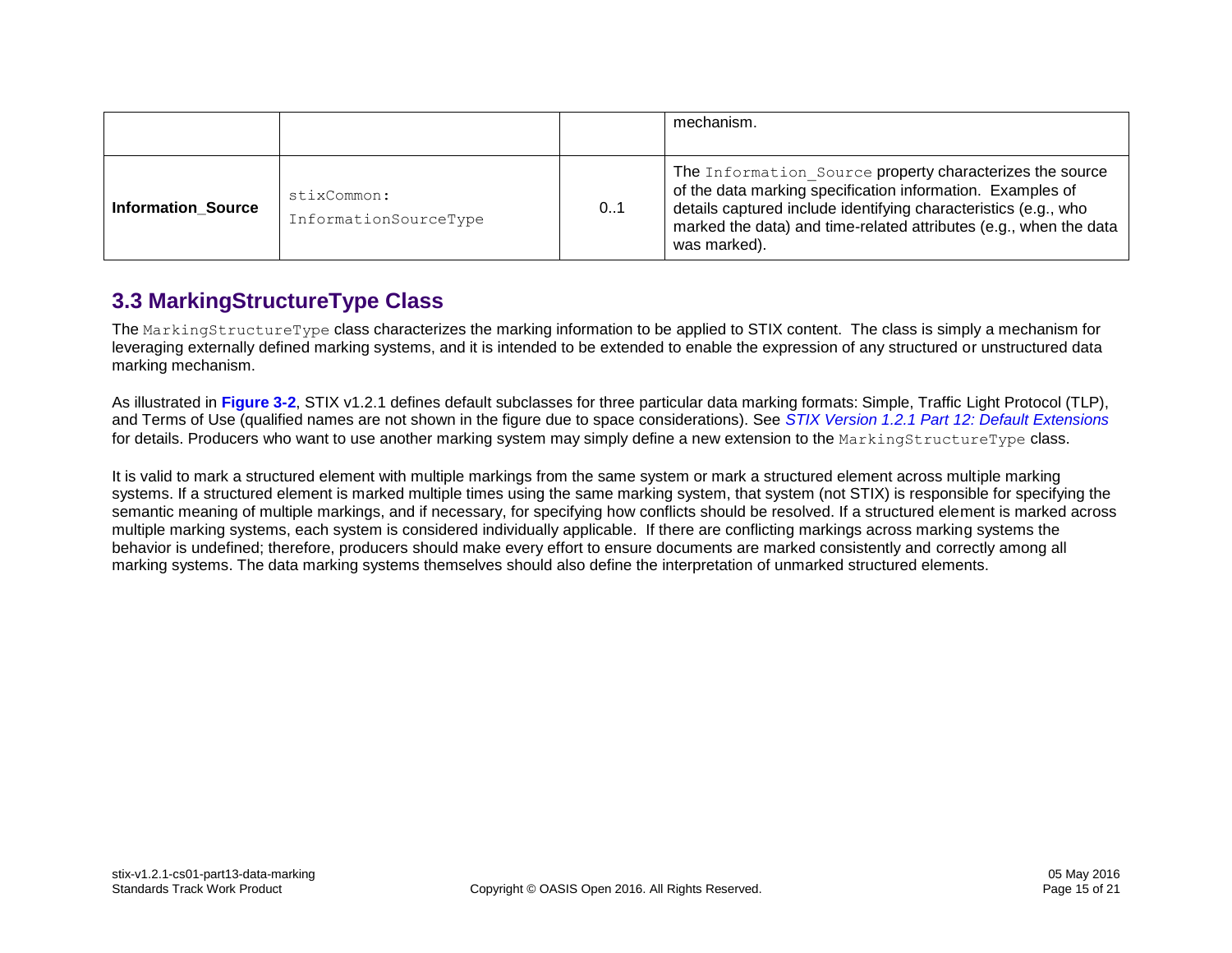

<span id="page-15-0"></span>*Figure 3-2. UML diagram of the MarkingStructureType class*

As listed in **[Table 3-3](#page-15-1)**, the three default subclasses and their descriptions are defined as possible extensions to the MarkingStructureType class. As stated above, additional markings can be used by defining a new subclass of the MarkingStructureType class. *[STIX Version 1.2.1](#page-0-1)  [Part 12: Default Extensions](#page-0-1)* gives further details of each extension shown.

<span id="page-15-1"></span>

| <b>Subclasses</b>              | <b>Description</b>                                                                                                                                                                                                               |  |  |
|--------------------------------|----------------------------------------------------------------------------------------------------------------------------------------------------------------------------------------------------------------------------------|--|--|
| SimpleMarkingStructureType     | The Simple marking structure allows users to make a text statement to mark the content. For<br>example, copyright information can be communicated.                                                                               |  |  |
| <b>TLPMarkingStructureType</b> | The Traffic Light Protocol (TLP) marking structure indicates how content may be shared. TLP<br>statements are indicated through the use of a simple enumeration.                                                                 |  |  |
| TermsOfUseMarkingStructureType | The Terms of Use marking structure allows users to make a text statement to specify the terms of use<br>of the marked content. This marking is similar to the Simple marking structure, but it has stronger<br>semantic meaning. |  |  |

To reiterate, the MarkingStructureType class is simply a mechanism for leveraging externally defined marking systems. The data marking systems themselves define the semantics of what the markings mean, how multiple markings to the same structured element should be applied, and what to do if a structured element is unmarked. The MarkingStructureType class can be used to mark the data with anything. For example, data markings could be used to indicate that the STIX document is part of an exercise and is not actual production data.

The properties of the MarkingStructureType class are given in **[Table 3-4](#page-16-0)**.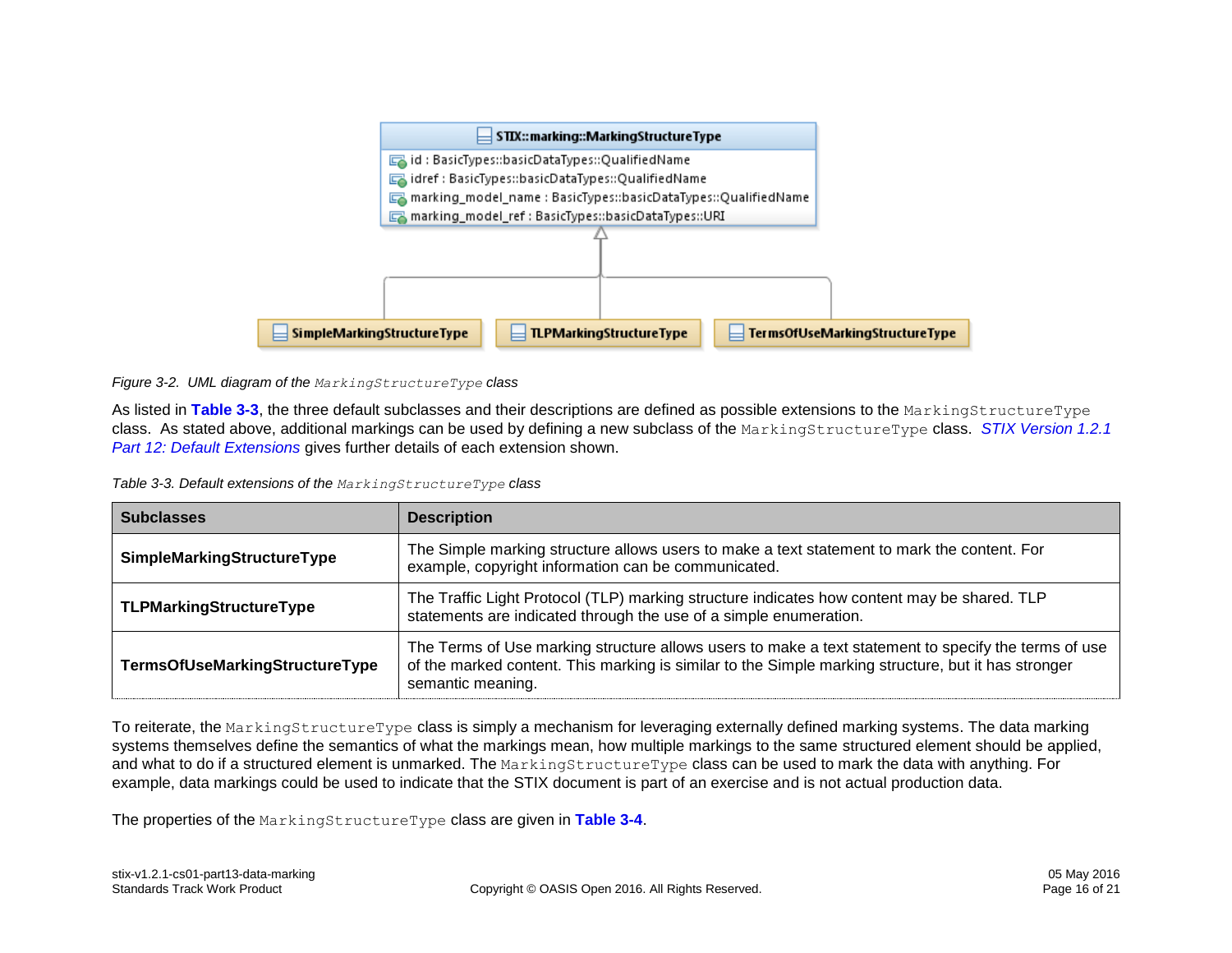#### <span id="page-16-0"></span>*Table 3-4. Properties of the MarkingStructureType class*

| <b>Name</b>        | Type                        | <b>Multiplicity</b> | <b>Description</b>                                                                                                                                                                                                                                                                                                                                                                                                                                                          |
|--------------------|-----------------------------|---------------------|-----------------------------------------------------------------------------------------------------------------------------------------------------------------------------------------------------------------------------------------------------------------------------------------------------------------------------------------------------------------------------------------------------------------------------------------------------------------------------|
| id                 | basicDataType:QualifiedName | 0.1                 | The id property specifies a globally unique identifier for the<br>marking structure instance.                                                                                                                                                                                                                                                                                                                                                                               |
| idref              | basicDataType:QualifiedName | 0.1                 | The idref property specifies a reference to the identifier of a<br>marking structure instance specified elsewhere; the referenced<br>data marking should be evaluated as if it were located where the<br>data marking reference is defined. When idref is specified, the<br>id property MUST NOT also be specified, any other properties<br>of the MarkingStructureType class SHOULD NOT hold any<br>content, and the MarkingStructureType class SHOULD<br>NOT be extended. |
| marking_model_name | basicDataType:QualifiedName | 0.1                 | The marking model name property specifies the name of the<br>marking model to be applied within the marking structure.                                                                                                                                                                                                                                                                                                                                                      |
| marking_model_ref  | basicDataType:URI           | 0.1                 | The marking model ref property specifies a reference URI<br>for the location of the authoriative descriptive source on the<br>marking model to be applied within the marking structure.                                                                                                                                                                                                                                                                                     |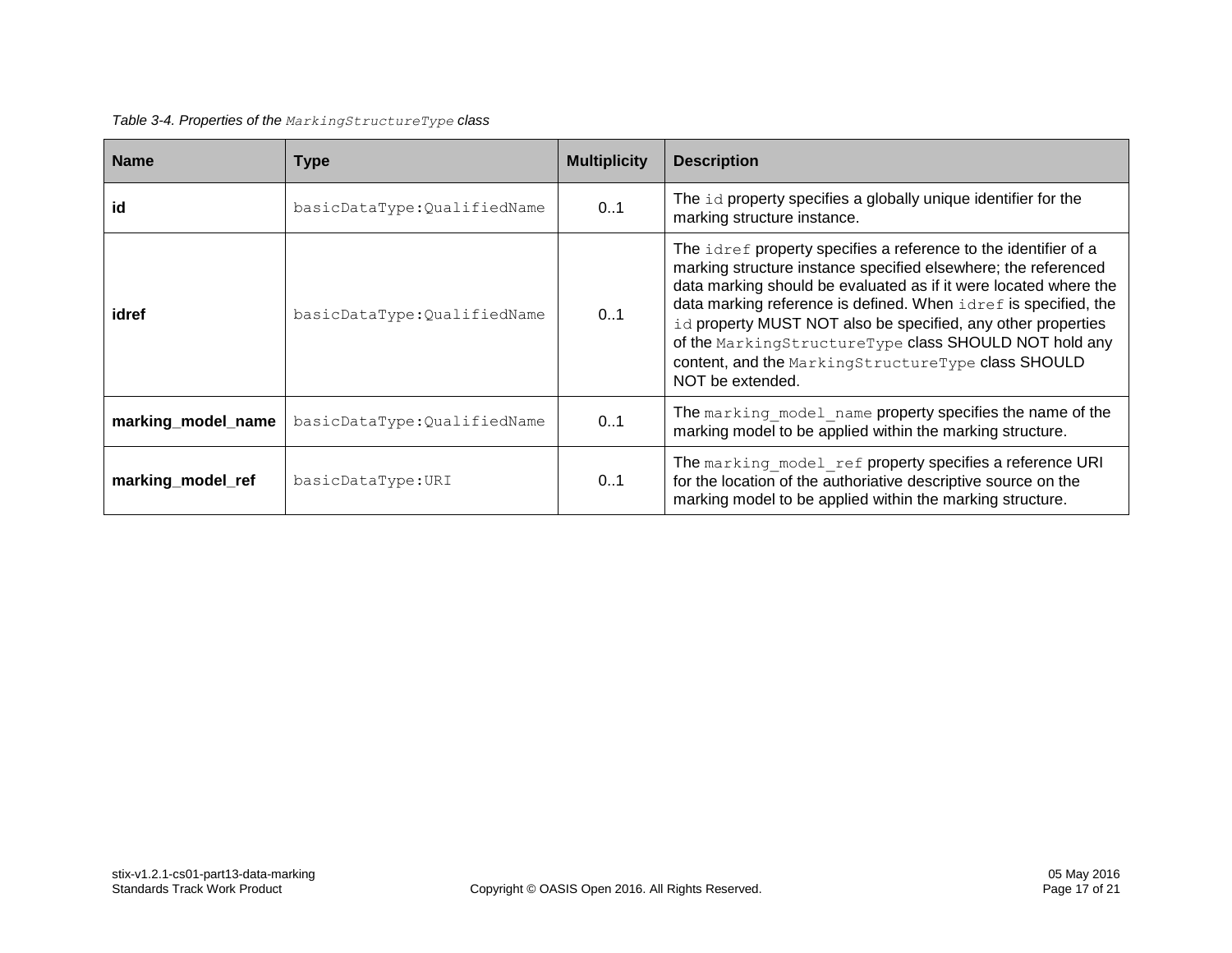# <span id="page-17-0"></span>**4 Conformance**

Implementations have discretion over which parts (components, properties, extensions, controlled vocabularies, etc.) of STIX they implement (e.g., Indicator/Suggested\_COAs).

[1] Conformant implementations must conform to all normative structural specifications of the UML model or additional normative statements within this document that apply to the portions of STIX they implement (e.g., Implementers of the entire TTP component must conform to all normative structural specifications of the UML model or additional normative statements within this document regarding the TTP component).

[2] Conformant implementations are free to ignore normative structural specifications of the UML model or additional normative statements within this document that do not apply to the portions of STIX they implement (e.g., Non-implementers of any particular properties of the TTP component are free to ignore all normative structural specifications of the UML model or additional normative statements within this document regarding those properties of the TTP component).

The conformance section of this document is intentionally broad and attempts to reiterate what already exists in this document. The STIX 1.2 Specifications, which this specification is based on, did not have a conformance section. Instead, the STIX 1.2 Specifications relied on normative statements and the nonmandatory implementation of STIX profiles. STIX 1.2.1 represents a minimal change from STIX 1.2, and in that spirit no requirements have been added, modified, or removed by this section.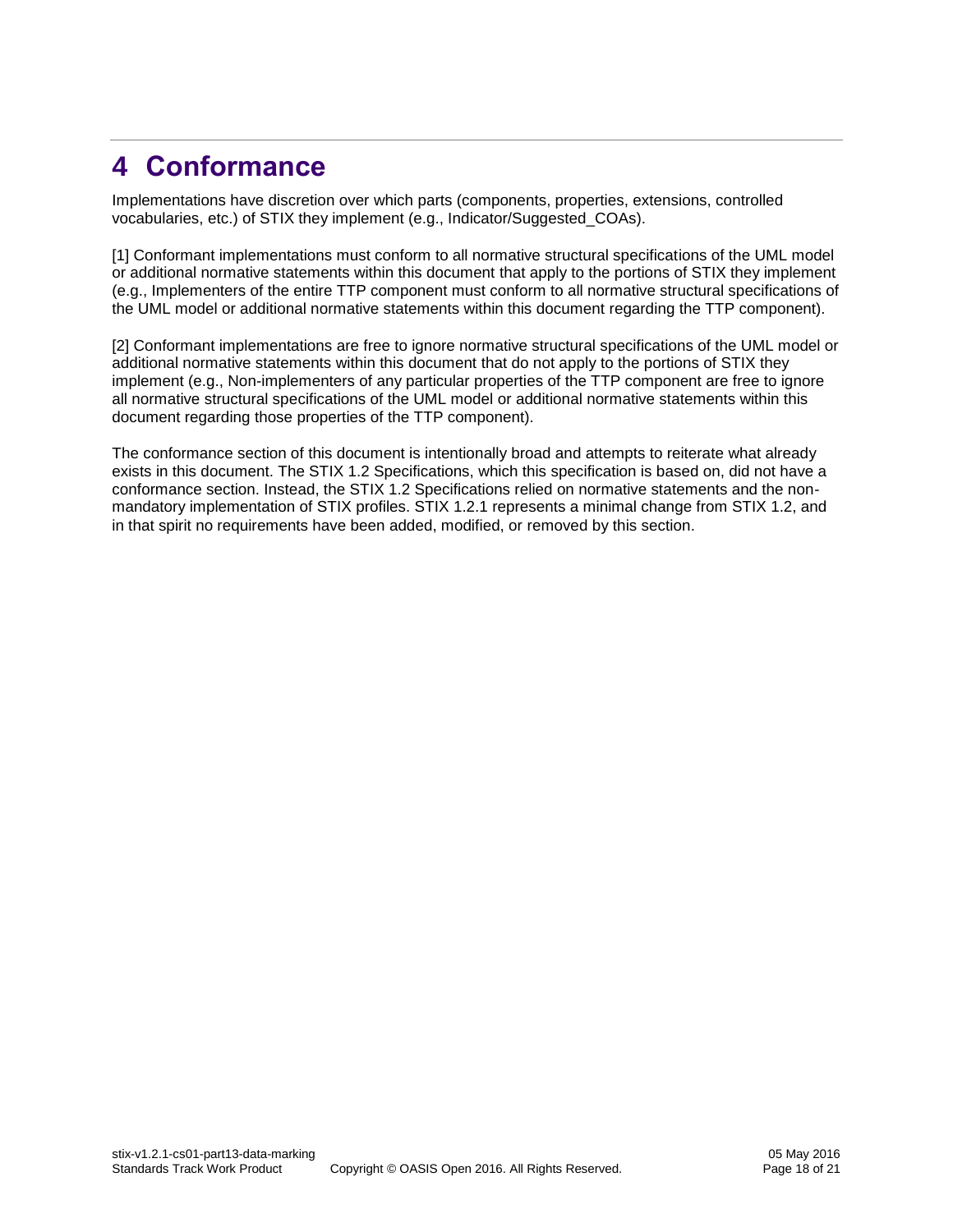# <span id="page-18-0"></span>**Appendix A. Acknowledgments**

The following individuals have participated in the creation of this specification and are gratefully acknowledged:

#### **Participants:**

Dean Thompson, Australia and New Zealand Banking Group (ANZ Bank) Bret Jordan, Blue Coat Systems, Inc. Adnan Baykal, Center for Internet Security (CIS) Jyoti Verma, Cisco Systems Liron Schiff, Comilion (mobile) Ltd. Jane Ginn, Cyber Threat Intelligence Network, Inc. (CTIN) Richard Struse, DHS Office of Cybersecurity and Communications (CS&C) Marlon Taylor, DHS Office of Cybersecurity and Communications (CS&C) David Eilken, Financial Services Information Sharing and Analysis Center (FS-ISAC) Sarah Brown, Fox-IT Ryusuke Masuoka, Fujitsu Limited Eric Burger, Georgetown University Jason Keirstead, IBM Paul Martini, iboss, Inc. Jerome Athias, Individual Terry MacDonald, Individual Alex Pinto, Individual Patrick Maroney, Integrated Networking Technologies, Inc. Wouter Bolsterlee, Intelworks BV Joep Gommers, Intelworks BV Sergey Polzunov, Intelworks BV Rutger Prins, Intelworks BV Andrei Sîrghi, Intelworks BV Raymon van der Velde, Intelworks BV Jonathan Baker, MITRE Corporation Sean Barnum, MITRE Corporation Desiree Beck, MITRE Corporation Mark Davidson, MITRE Corporation Ivan Kirillov, MITRE Corporation Jon Salwen, MITRE Corporation John Wunder, MITRE Corporation Mike Boyle, National Security Agency Jessica Fitzgerald-McKay, National Security Agency Takahiro Kakumaru, NEC Corporation John-Mark Gurney, New Context Services, Inc. Christian Hunt, New Context Services, Inc. Daniel Riedel, New Context Services, Inc. Andrew Storms, New Context Services, Inc. John Tolbert, Queralt, Inc. Igor Baikalov, Securonix Bernd Grobauer, Siemens AG Jonathan Bush, Soltra Aharon Chernin, Soltra Trey Darley, Soltra Paul Dion, Soltra Ali Khan, Soltra Natalie Suarez, Soltra Cedric LeRoux, Splunk Inc. Brian Luger, Splunk Inc.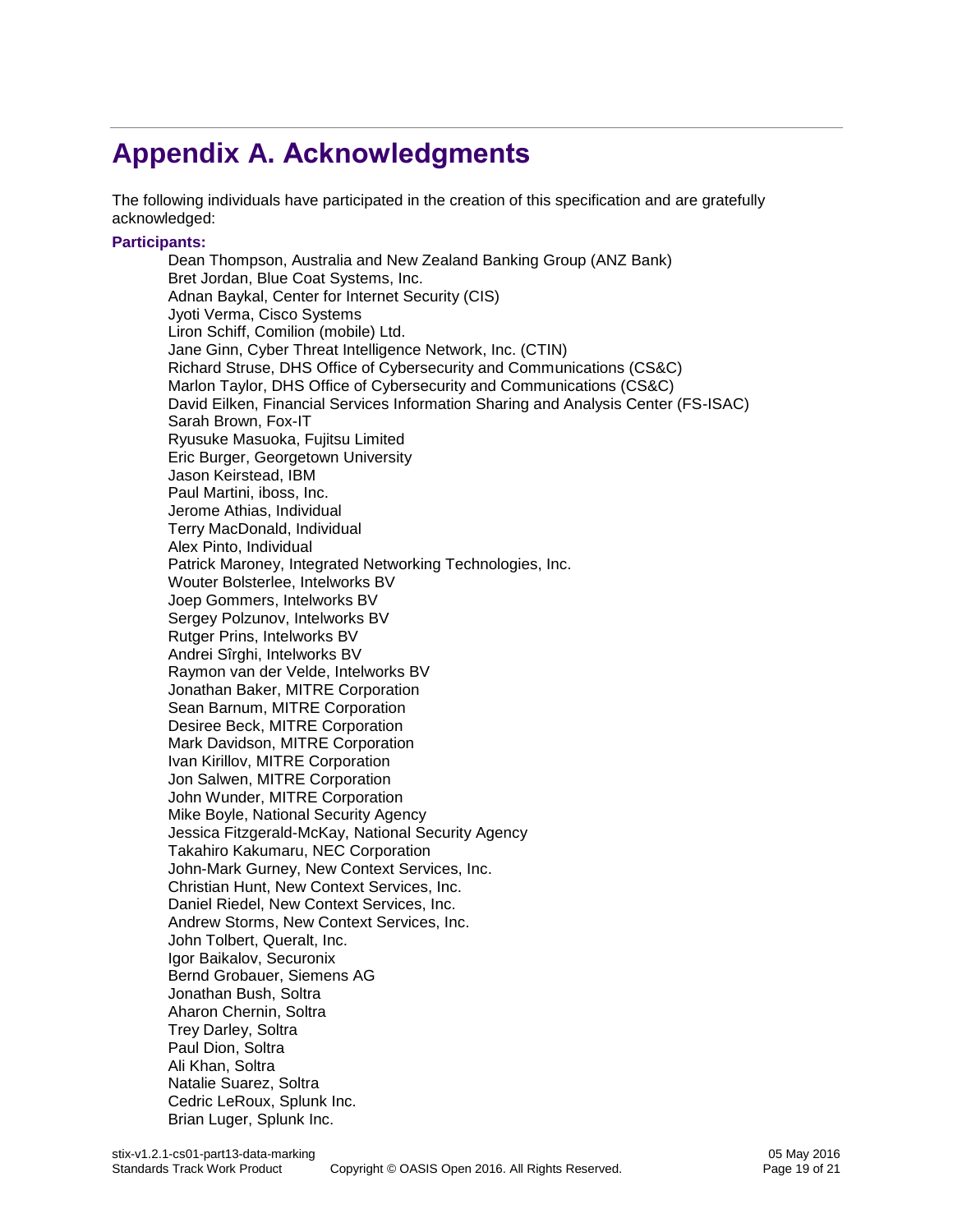Crystal Hayes, The Boeing Company Brad Butts, U.S. Bank Mona Magathan, U.S. Bank Adam Cooper, United Kingdom Cabinet Office Mike McLellan, United Kingdom Cabinet Office Chris O'Brien, United Kingdom Cabinet Office Julian White, United Kingdom Cabinet Office Anthony Rutkowski, Yaana Technologies, LLC

The authors would also like to thank the larger STIX Community for its input and help in reviewing this document.